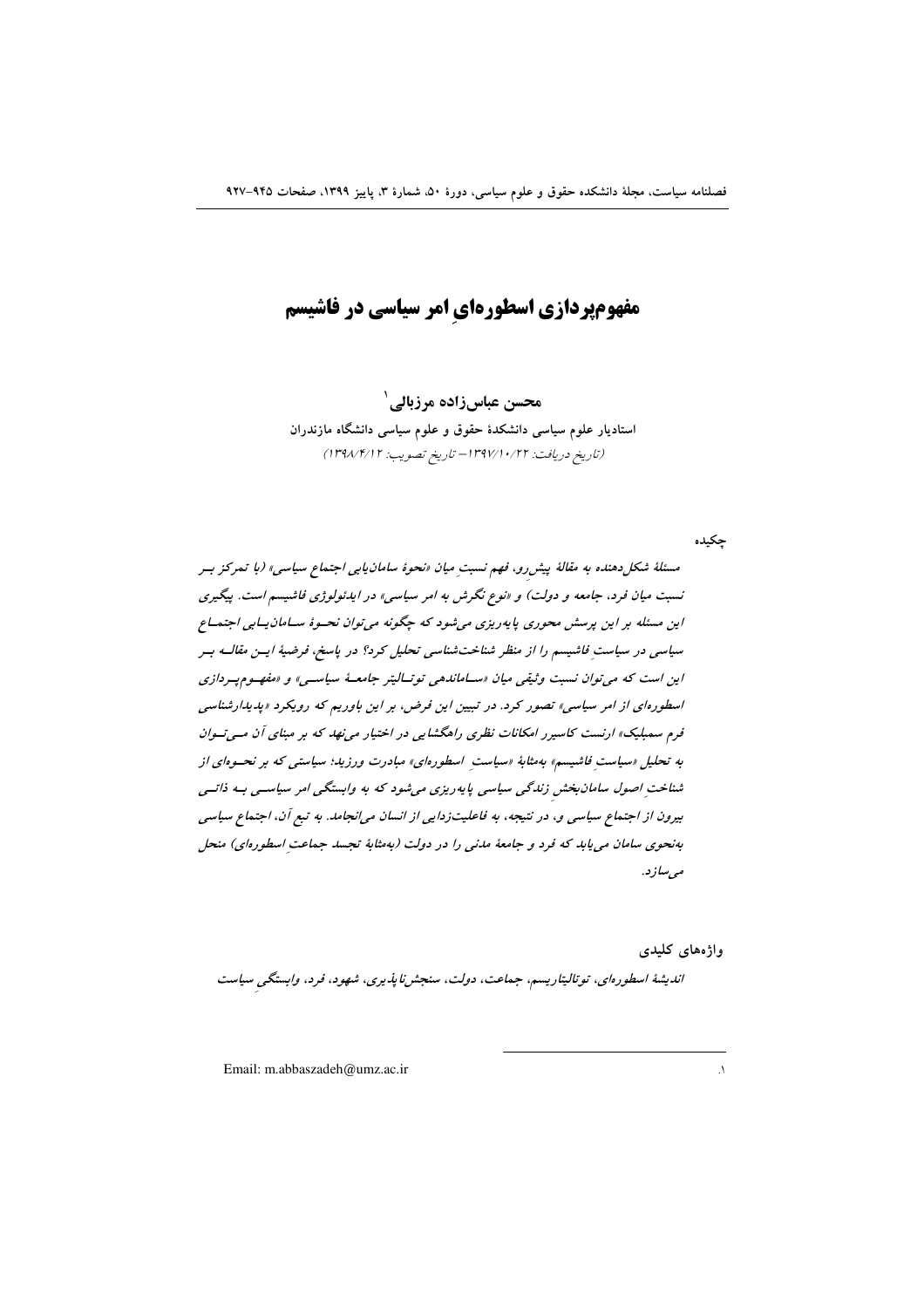#### مقدمه

ارنست کاسیرر، در *اسطورهٔ دولت*، در بررسی اندیشههای سیاسی قرن نـوزدهم اظهـار مـیدارد که سرخوردگی از انقلاب فرانسه به ضدیت با عقل گرایی روشنگری انجامید و زمینـه را بـرای بازگشت مجدد تفکر اسطورهای در قالب اسطورههای سیاسی در قـرن بیـستم فـراهم سـاخت. ازاینرو، وی که پیش از *اسطورهٔ دولت* بهنوعی اسطوره را متعلق بـه جهـان پیـشامدرن درنظـر می گرفت، در نتیجهٔ ظهور تفکر اسطورهای در قالب فلسفههای ضدعقلی و تجسد سیاسی آن در ایدئولوژیهای توتالیتر، امکان همیــشگی بازگــشت تفکـر اسـطورهای را متــذکر مــی شــود، اسطورههايي كه در لحظات بحراني حيات اجتماعي، وقتي شناخت عقلاني قادر به پاسخ گفتن به پرسشهای بشر نباشد، زمینهٔ ظهور مییابند (کاسیرر، ۱۳۸۲: ۴۰۴-۴۰۳).

در واقع، حیرت او از توفیق نازیسم به این سبب نبود که در قرن بیستم رژیمی سرکوبگر امکان استقرار و مقبولیت عمومی می یافت، بلکه شگفتی او از بهکارگیری موفقیتآمیز «تکنیک اسطوره» بهمنزلهٔ «ابزاری برای کنترل اندیشه» بود. در تفسیر او تکنیک اسطوره را می توان در بسترهای مختلف و برای اهداف متفاوت بهکار بست (کرویز در: کاسیرر، ۱۳۸۲: ۴۲۱-۴۳۴).

با همین تشخیص است که بعدها اومبرتو اکو، در مقاله «فاشیسم ابدی»، بر اهمیت حرکت از صرفاً نقد یا انکار ایدئولوژیها و رژیمها بهسوی شناختِ «نحوهی اندیشیدن و احساس کردن، سلسله عادتهای فرهنگی، و غرایز آشفته … در پس یک رژیم و ایدئولوژی آن» تاکید میکند چراکه «رژیمها تغییر شکل میدهند، اما از پس همهی تغییر شکلها، اشتراکاتی وجود دارد که باعث شناسایی آنها میشود: خلقوخو و عاداتی که موجد فاشیسم می شوند» (ر.ی: اکو، ۱۳۸۴). در این معنا، «سیاستِ اسطورهای» را می توان همچون قالبی درنظر گرفت که می تواند با محتواهای ایدئولوژیک مختلفی پر شود؛ از فاشیسم و کمونیسم گرفته تا ایدئولوژیهای متأخر نظیر بنیادگرایی اسلامی، ناسیونال پوپولیسم راست و … (ر.ک: استنلی، ۱۳۹۸؛ ياسمور، ١٣٨٨).

بنابراین، با هدف برجسته ساختن نحوهٔ مفهومپردازی اسطورهای سیاست، مقالهٔ پیش رو ابتدا به تدارک چارچوبی نظری برای تبیین مشخصههای عام تفکر اسطورهای میپردازد و در ادامه بر ایدئولوژی فاشیسم بهعنوان مصداقی از مفهومپردازی اسطورهای امر سیاسی متمرکز می شود. در نسبت با ادبیات موضوع، پژوهش حاضر را می توان تلاشی برای واکاوی مؤلفههای یک جغرافیای مفهومی مشترک میان انواع نظریههای عمومی فاشیسم (بازشناسی «هستهٔ اسطورهای مکاتب فاشیستی»)، با وجود تفاوتها در تحلیل ماهیت فاشیسم (تورلو، ۱۳۸۴: ۱۲) درنظ گرفت.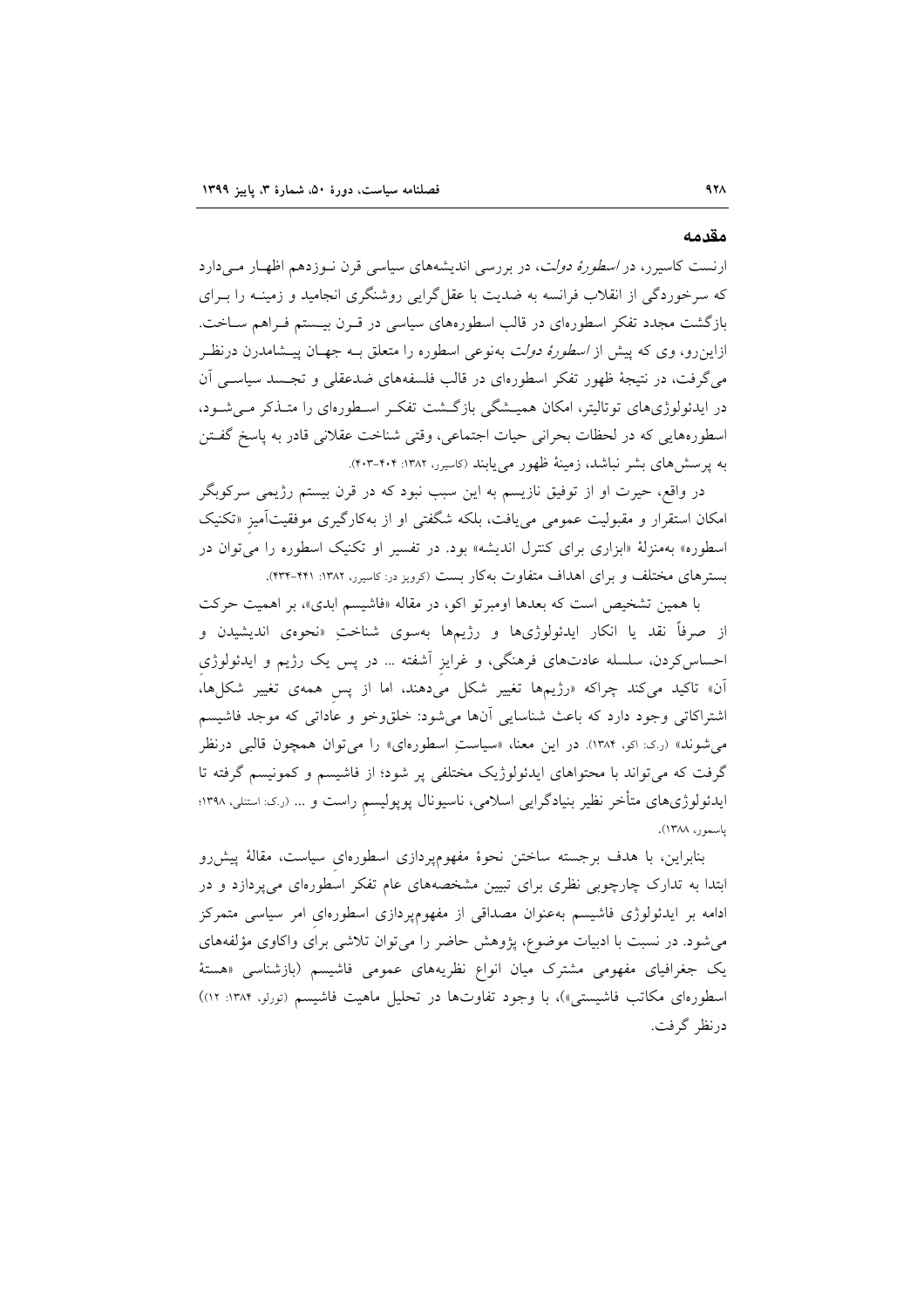## چارچوب نظری: پدیدارشناسی فرم سمبلیک اسطورهای

پژوهش حاضر در پی پاسخگویی به این پرسش محوری است که چگونه می توان نحوهٔ سامانیابی اجتماع سیاسی (با تمرکز بر نسبت میان فرد، جامعه و دولت) در ایدئولوژی فاشیسم را از منظر شناختشناسی تحلیل کرد؟ در پاسخ، فرضیهٔ این مقاله بر این است که می توان نسبت وثيقي ميان «ساماندهي توتاليتر جامعهٔ سياسي» (انحلال فرد و جامعهٔ مدني در دولت) و «مفهوم پردازی اسطورهای از امر سیاسی» (وابستگی ماهیت و غایت امر سیاسی به ذاتی بیرون از اجتماع سیاسی) تصور کرد.

بهنظر می رسد نقطهٔ عزیمت مناسب در تبیین این فرض، طرح این مسئله باشد که ماهیت و غایت امر سیاسی در یک دستگاه مفهومی «چگونه پدیدار میشود». در این زمینه، رویکرد «پدیدارشناسی فرم سمبلیک» ارنست کاسیرر امکانات نظری راهگشایی در اختیار می نهد که بر مبنای آن میتوان به تبیین نحوهٔ اسطورهای پدیدار شدن امر سیاسی در دستگاه مفهومی فاشیسم مبادرت ورزید.

اگرچه کاسیرر در اسطورهٔ دولت بحث خود را از منظر «کارکرد اجتماعی اسطوره» (اسطوره بهمثابهٔ «شخصیت یافتن آرزوی جمعی» در پاسخ به اضطراب تودهها در عصر بحران) آغاز میکند، اما هدف او برجسته ساختن پیامدهای مخاطرهآمیز حاکمیت «ذهنیت اسطورهای» در خصوص سیاست ٰ (فاعلیتزدایی از انسان) است. بنابراین، او در واقع به امری بنیادین یعنی نحوهٔ اسطورهای پدیدار شدن امر سیاسی توجه میدهد و آن را پیامد تضعیف مبنای عقلانی سنجشگری امور توسط سنتهای فکری عقلiباور<sup>۲</sup> ارزیابی میکند<sup>۳</sup> (کاسیرر، ۱۳۸۲: بخش سوم). با این همه، برای احصای مشخصههای تفکر اسطورهای، آثار مقدم بر اسطورهٔ دولت (مانند *فلسفهٔ صورتهای سمبلیک و زبان و اسطوره*) <sub>د</sub>اهگشاته ند.

١. از جمله مواردي كه او، در فصول مختلف كتاب، به عنوان مصاديق ذهنيت اسطورهاي در تاريخ انديشه سياسي برمي شمرد عبارتند از: فهم شهودی واقعیت، تقدم احساسات شخصی بر استدلالهای منطقی، سلسهمراتبباوری در خِرد، سبک اغواگری بهجای اقناع، تقدیرگرایی، نفی محافظهکارانهی امکان تغییر سرنوشت، میداندادن به امیال در سیاست، تقلیل تاریخ به ارادهی قهرمانان، نژادپرستی، تلقی دولت بهمثابه تجسد زمینی ایده الهی و … (ر.ک: کاسیرر، ۱۳۸۲).

۲. در کنار این چشم|نداز تحلیلی، سنخ دیگری از تحلیلها بر نسبت میان عقل ابزاری مدرن و فاشیسم تمرکز میکنند که نمونهٔ کلاسیک آن را میتوان در تبیین منشاء فاشیسم برمبنای «دیالکتیک روشنگری» (بدلشدن شناخت عقلانی به ماهیتی اسطورهای ماورای خرد انتقادی) مشاهده کرد (ر.ک: اَدورنو و هورکهایمر، ۱۳۸۷).

۳. در این خصوص گفتهاند که کاسیرر نه فقط نگران دلالتهای سیاسی مخاطرهآمیز اسطورههای سیاسی، بلکه همچنین نگران پیامدی است که ظهور اندیشهٔ اسطورهای ممکن است (همچون واگشتی پارادوکسیکال) برای برداشت تکاملی از تاریخ فکری (گذار از اندیشهٔ اسطورهای به اندیشهٔ عقلانی) درپی داشته باشد (Flood, 2002: 75).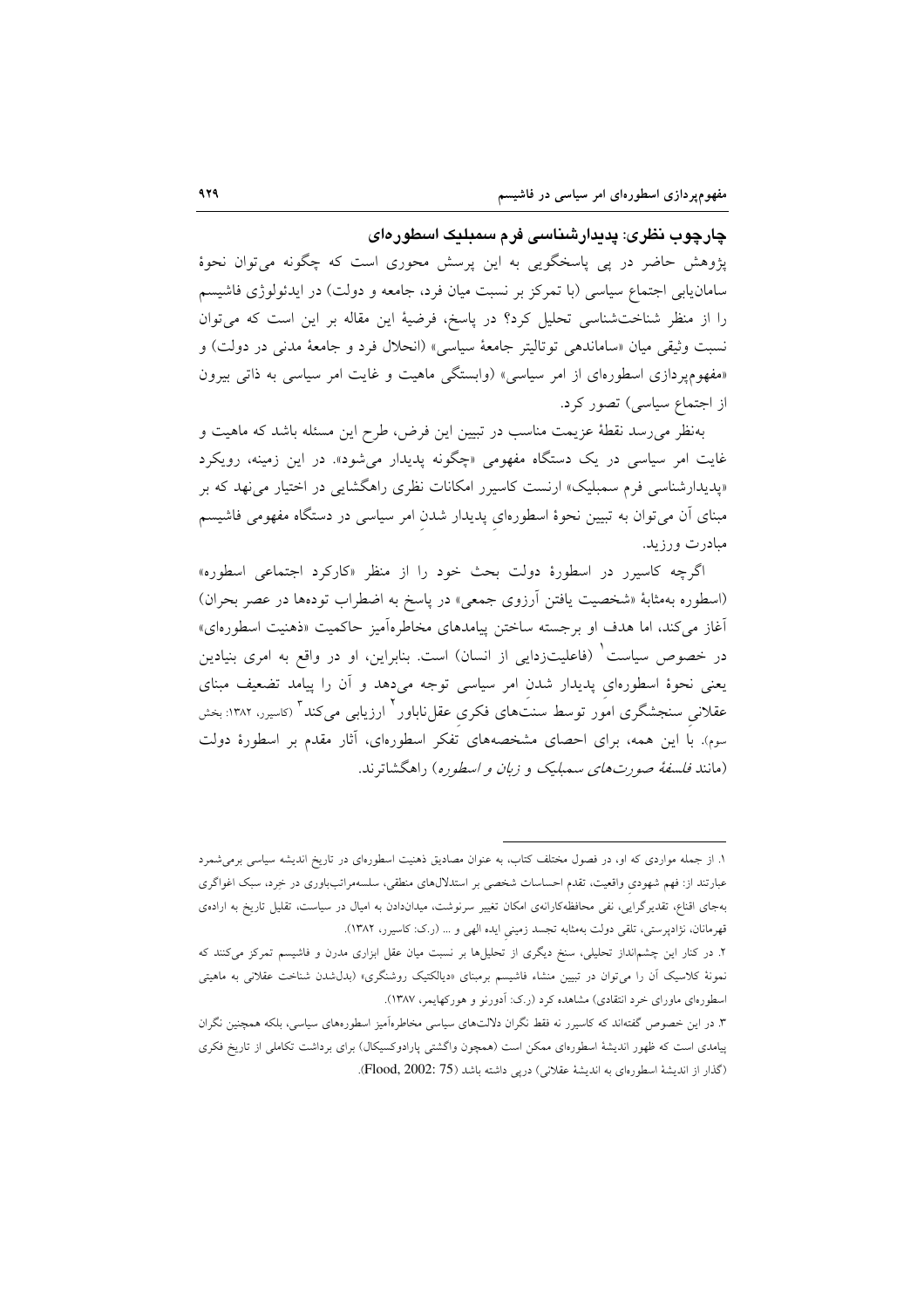در نظر کاسپرر، تفاوتهای میان شناخت عقلانی و شناخت اسطورهای را باید با نظر به تمايز ميان ذهنيت پيشا– يديدارشناختي و يديدارشناختي بهمثابهٔ دو نحوهٔ متفاوت مواجهه با امور فهم کرد. او تبیین این امر را بر بسطی در مفهوم کانتی «شاکله»<sup>۱</sup> یا «صورت معقول حس پذیری» استوار می سازد: ابژههای شهود حسی پیش از آنکه به آگاهی عرضه شوند، تحت «صور پیشینی» قرار می گیرند و عمل تنظیم، ترتیب و ایجاد رابطه در خلال این فرایند صورت می گیرد (کاسیرر، ۱۳۸۷الف: ۴۵-۴۴). بنابراین، واقعیت همواره ماهیتی ترکیبی (درهمتنیدگی ذهن و عین) دارد و بدون یکی از این دو قابل تصور نخواهد بود. کاسیرر این واقعیت تجزیهناپذیر را که ترکیبی مادی- روحی دارد، «فرم سمبلیک» میخواند. فرم سمبلیک هرگونه «انرژی روح» (یا همان کنش تفسیر) است که از طریق آن، محتوای ذهنی معنا با نشانهای محسوس و ملموس (هر آنچه به تجربه درآید) مرتبط می گردد (کاسیرر: ۱۳۸۷ت: ۵-۴).

با این مقدمه، کاسبرر درصدد است که با بسط ایدهٔ شاکله، آن را بـهصـورت یـک «پدیـده» درک کند، یعنی در شیوههای مختلفی که فرم سمبلیک می تواند به خـود بگیـرد ( :Verne, 1993 115-116). از دید او ما مواد هستی را که پراکنده و بیصورت هستند، «در فرمهای متنوعی» بـه نظم درآوریم، معنادار میکنیم و عینیت میبخشیم. «میتوس» (فرم سمبلیک اسـطورهای) نحـوهٔ شهودی و احساس- بنیادِ این کنش «انرژی روح» است و «لوگوس» <sup>۲</sup> (فـرم ســمبلیک عقلانــی/ منطقي) نحوهٔ استدلالي و سنجشگرانه؛ هر كدام «قانونمندي ويژه» يا ساختار عقلـي و «جهـان» خاص خود را دارند که با مقولاتی متفاوت ساخته میشوند. بر مبنای اهداف پـژوهش حاضـر، تحلیل کاسپرر از فرم سمبلیک اسطورهای را می توان در قالب سه شاخص ارائه کرد: رابطهٔ نــوع شناخت و سنجش پذیری گزارهها، نسبت پدیدار بیرونی و فرم سمبلیک نظـم<هنـده، و نـسبت ميان جزء و کل ِ.

الف) حقیقت شهودی، شناخت غیرسنجشگرانه و ذهنیت انفعالی: در جهانبینی اسطورهای، شناخت نه بر استدلال عقلی، بلکه بر دریافت شهودی پایهریزی می شود: «آگاهی اسطورهای در «تأثر بی واسطهٔ حسی» بهسر می برد و بی آنکه آن را با چیز دیگری بسنجد می پذیرد، زیرا … وجودش به چیز دیگری بهمنزلهٔ «شرط» وابسته نیست». بنابراین، حقیقت در شناخت اسطورهای از طریق «باور» دریافت می شود نه تأمل منطقی و سنجش گری عقلانی، زیرا «درحالی که اندیشهٔ عقلانی نسبت به ادعای ابژه در مورد عینی و ضروریبودناش رویهای توأم با تفحص و شک اتخاذ می کند، اسطوره چنین تقابلی را به رسمیت نمی شناسد … اسطوره، ابژه را با بنا نهادن تدریجی آن از طریق حصر آن بهطور منطقی و تبیین آن به کمک مجموعهای از

- 1. schema 2. mythus
- 3. logos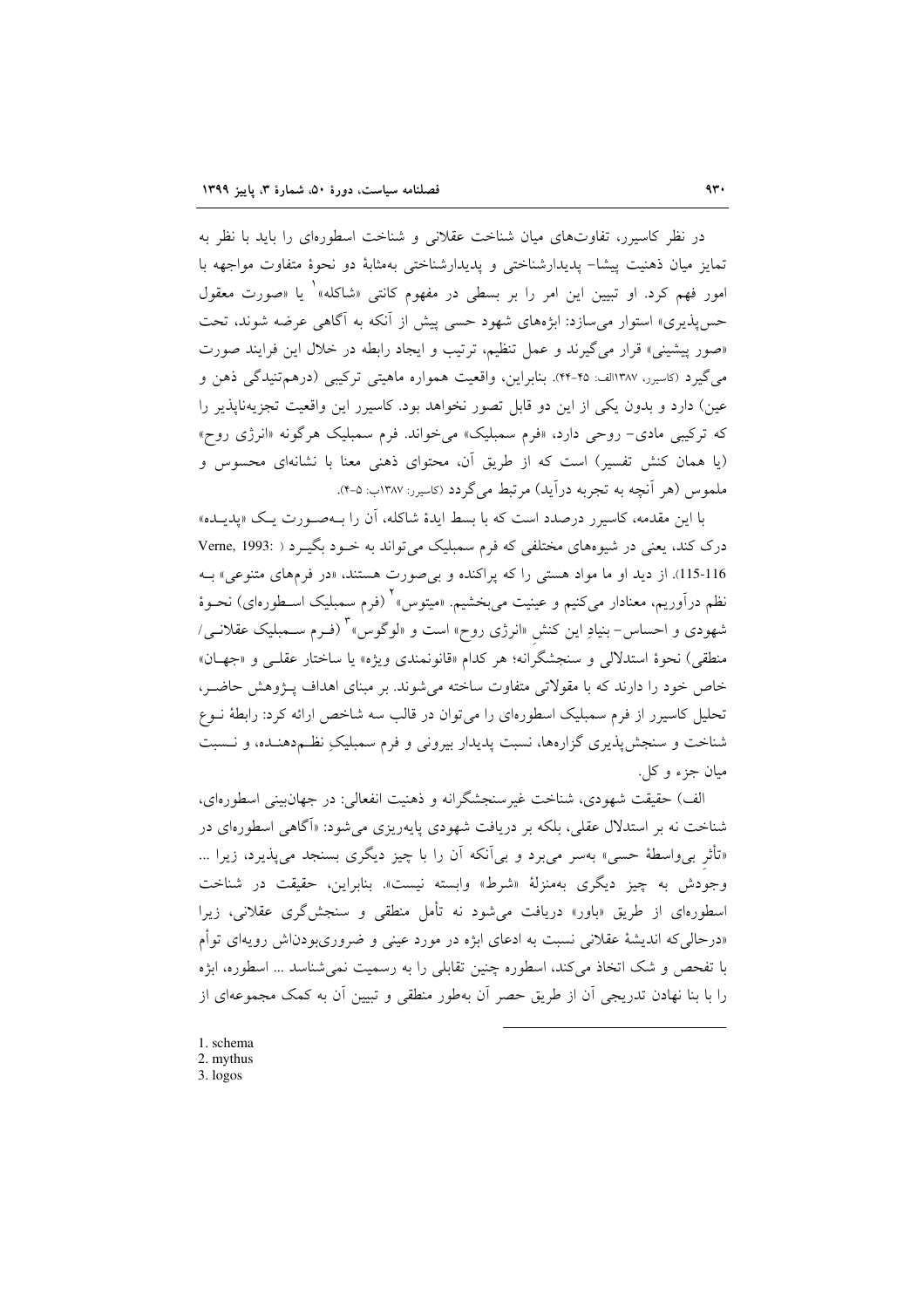علتها و معلولها در اختیار نمیگیرد، بلکه برعکس، اسطوره، ابژه را فقط تا آنجایی می شناسد که منقاد ابژه شده باشد» (کاسیرر، ۱۳۸۷ب: ۱۴۰).

در نتیجه، مفهوم سوژه که در فاصلهگذاری با ابژه (جهت سنجش عقلانی أن) شناخته می شود، در اینجا معنایی ندارد، زیرا «در این شیوهٔ تفکر اندیشه دادههای ادراک شهودی را آزادانه در اختیار ندارد تا آنها را با همدیگر مقایسه کند و مرتبطشان سازد، بلکه مسخر و اسیر ادراک شهودی ناگهانی است … برای ذهنی که اینچنین تسخیر شده باشد، هیچ چیز دیگری وجود ندارد که بتوان محتوای اسطوره را با آن سنجید» (کاسپرر، ۱۳۸۷الف: ۷۳-۷۲ و ۹۹).

ب) صور اسطورهای و تعیّن واقعیت این جهانی: از آنجا که در فرایند شناخت اسطورهای، اندیشه بر شهود و ادراک صرفاً بر تأثر حسی اولیه متکی است، کل واقعیت در «تصاویر متحدکنندهٔ ملموسی» مستحیل می شود که با «احساس» مخاطب رابطه برقرار می کند. بنابراین، تنها آنچه یکراست در «واقعیت محسوس» متجلی میشود، اعتبار/ هستی دارد. ازاین رو پدیدارهای بیرونی صرفاً با قرار گرفتن در چارچوب روایت اسطورهای از عالم فهمپذیر و معنادار میگردند (کاسیرر، ۱۳۸۷ب: ۱۷۲ و ۱۲۵۵-۱۲۴). در این چارچوب، عالم نظم اساسی واحدی دارد که هم ساختار طبیعت و هم ساختار جامعه را تعین میبخشد.

در این معنا، اگرچه در اندیشهٔ اسطورهای نیز بهمانند اندیشهٔ عقلانی، هیچ چیز در جهان برحسب تصادف روى نمى٥هد، تفكر اسطورهاى علت را نه با قوانين عقلي، بلكه «با ارجاع به نیروهای ماورایی» (علیت جادویی) تبیین میکند (کاسیرر، ۱۳۸۷ب: ۱۲۵-۱۲۴). همین حالت به «واقعیت اسطورهای» وجهی دوگانه (آشکارگی و رازآمیزی)، و به مضامین اسطورهای تقدس می بخشد: ابژهها و حوادث طبیعی از درونمایههای روزمره و تجربی حیات (مبتنی بر مشاهده، تجربه و تحلیل) فاصله میگیرند و تقدس مییابند. همه چیز زیر سیطرهٔ تقسیمبندی مقدس/ نامقدس، و خیر/ شر قرار میگیرد (کاسیرر، ۱۳۸۷ب: ۱۶۷ و ۱۴۱–۱۴۰). به تبع «رازآمیزی حقیقت»، معرفت نیز رازآمیز می شود؛ یعنی بهجای اینکه در فرایندی سلسلهمراتبی و بنا کردن اصل بعدی بر اصل قبلی، خِرد یا قوهٔ سنجشگری انسان را درگیر کند، بهصورت یکه و یکجا ظاهر مي شود، چراكه بر «احساس» بنا مي شود.

این خصلت ارتباط وثبقی با هدف گفتار اسطورهای دارد: «تأمین معنا» و «تحریک عمل»؛ در اينجا، رابطهٔ قصد (يا هدف) و نحوهٔ دلالت (يا زبان گفتار) اسطورهاي نمايان مي شود؛ اسطوره بیانی رمزی و استعاری است معطوف به توجیه و تبلیغ حقیقت مورد ادعایش، برای باوراندن و تحریک مخاطب تا در راستای آن دست به عمل بزند.

ج) انحلال جزء در كليت اسطورهاي: بر پايهٔ اين نگرش به شناخت حقيقت، فرد صرفاً با انحلال ذهنیت خویش در روایت اسطوره است که شناخت می یابد و ابژه نیز شناخت پذیر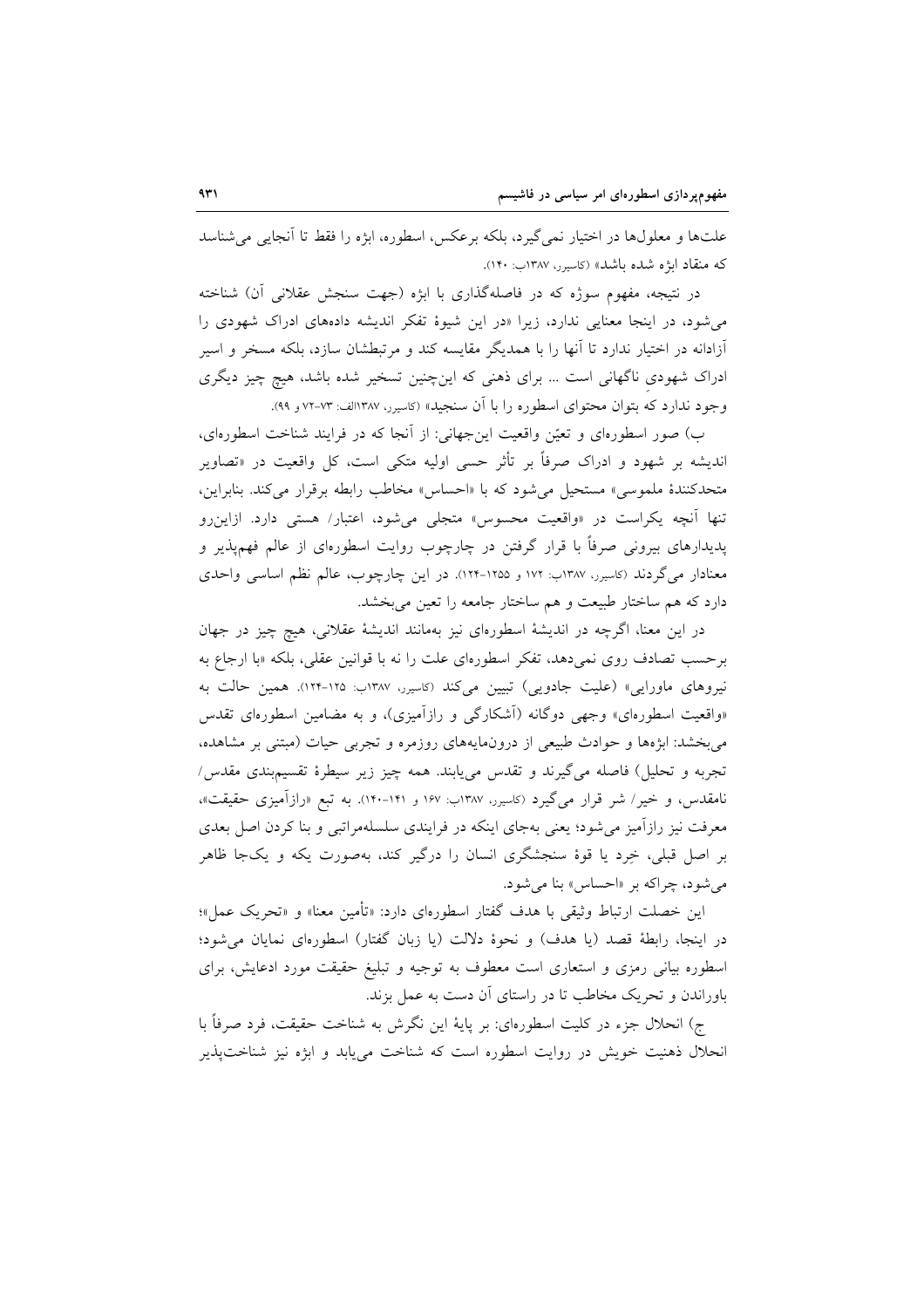می شود: «در اینجا … تمامی ذهن متوجه یک نقطه می شود… هر چیز دیگری که در فراسوی این نقطهٔ کانونی... جای می گیرد، عملاً خارج از دید ذهن قرار می گیرد. این چیزهای دیگر تا مجهز به یک «شاخص زبانی یا اسطورهای» نشوند، همچنان «مشاهدهنشده» باقی میمانند... [در اینجا] عملکرد قانونی را میبینیم که درواقع میتوان قانون همسطحسازی و از میان برداشتن تفاوتهای خاص خواند... جزء تنها کل را بازنمی نماید ... بلکه هر جزء و نمونهای با کل و نوع خویش همذات است» (کاسیرر، ۱۳۸۷الف: ۱۳۸۸-۱۳۷). از این رو، در این چارچوب متافیزیکی-اسطورهای<sup>'</sup>، «یک رفتار، هنگامی تحسین برانگیز محسوب می شود که به اعتبار مطابقت با سرشت وجودی چیزها، ارزش تقلید کردن را داشته باشد و یا بهدلیل عدمانطباق، از آن اجتناب شود». (Schilbrack, 2000: 69)

از آنجا که پیش نیاز تفکر اسطورهای، آمادگی در یکسانشماری جزء با کل است، «در اینجا هیچ شخصی بهعنوان تنها یک فرد محسوب نمی شود، بلکه وی نمایندهٔ دسته و گروهی است که بدان وابستگی دارد و نماد و مظهر کلیهٔ ویژگیهایی است که درست و یا نادرست، مردم به اعضای گروه نسبت می دهند» (تودور، ۱۳۸۳: ۲۱۷).

در خاتمه باید اشاره کرد که کاربست اندیشهٔ اسطورهای بر ایدئولوژی فاشیسم، مستلزم ارجاعاتی فراتر از متن *اسطورهٔ دولت* است، زیرا کاسیرر با ارائهٔ روایتی از تاریخ فلسفهٔ سیاسی به محوریت جدال میان عقل و اسطوره در نهایت درصدد توجه دادن به دلالتهای مخاطرهآمیز نحوهٔ اسطورهای پدیدار شدن امر سیاسی است، اما در تحلیل سیاست نازیسم بهطور خاص چندان به واکاوی مشخصههای اسطورهای مفهومپردازی آن نمیپردازد، بلکه صرفاً بر چگونگی بازگشت اسطورههای سیاسی در اثر تکنیک اسطورهسازی نازیسم (کاربرد جادویی زبان، تحمیل مناسک و پیشگویی) متمرکز می شود.

ازاین رو، در مقالهٔ حاضر تلاش میشود مشخصههای اسطورمای مفهومپردازی فاشیسم از سیاست با ارجاعاتی پراکنده به نمایندگانی از سنتهای مختلف فاشیسمپژوهی (برای نمونه، هربرت مارکوزه، هانا آرنت، ارنست نولته و …) و نیز حاملان ایدئولوژی فاشیسم (از ايدئولوگهايي چون جنتليه و روزنبرگ تا سياستمداراني چون موسوليني و هيتلر) نمايانتر شود. در این معنا، مقالهٔ حاضر «فرم سمبلیک اسطورهای» را همچون «فرا– نظریه»ای بهکار می گیرد تا در چارچوب آن، هستهٔ اسطورهای فاشیسم را بهمنزلهٔ جغرافیای مفهومی مشترک ميان انواع مختلف نظرية عمومي فاشيسم روايت كند.

۱. به استناد اسطورهپژوهانی نظیر ارنست کاسیرر، میرچا الیاده و کیلفورد گیرتز می توان جهانبینی اسطورهای را گونهای متافیزیک درنظر گرفت زیرا تخیلاتی که اسطورهها ارائه میدهند همچون «چارچوب شناختی»ای (cognitive framework) عمل می کند که فرد به میانجی آن می تواند ادراکی از جهان بهدست آورد. (Schilbrack, 2000: 65, 69)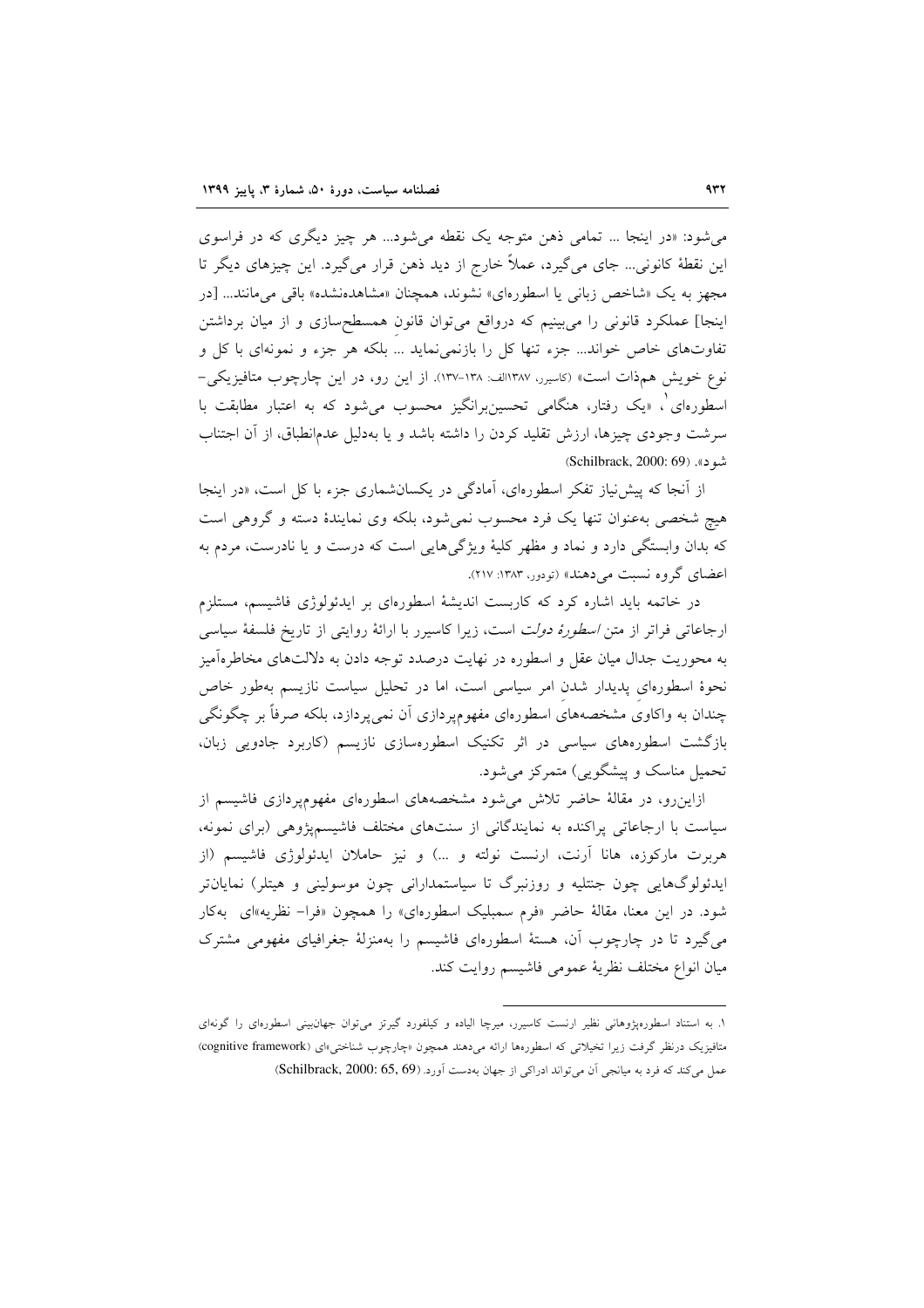حقیقت اسطورهای: اصول سامانِبخش شهودی و احکام سنجشناپذیر

در جهانبینی سیاسی فاشیسم، شناخت حقیقت نه در گرو تأمل عقلی و نظری بلکه محصول نوعي بينش شهودي و اسراراًميز تلقي مي شود كه با تجارب غيرعقلي و قوهٔ محركهٔ «اراده» گره می خورد (ساباین، ۱۳۴۹: ۳۸۱-۳۷۸). فاشیسم، چنانکه موسولینی بارها تأکید کرده بود، در مجادلهٔ فلسفی با عقل باوری (روشنگری بهطور عام و ارزشهای تصریحشده در انقلاب فرانسه بهطور خاص) و پروژههای سیاسی هستهٔ روشنگری (لیبرالیسم و مارکسیسم) پا به حیات گذاشت. در مرکز استدلالهای فاشیسم عقل ستیزی ضدماتریالیستیای نهفته است که در تقابل با نظریههای عقل گرا قرار می گیرد؛ نظریههایی که عمل (پراکسیس) مطلوب خود را تابع ایدهٔ «استقلال خِرِد» قرار میِ(هند و تأکید دارند که هر عمل و هدفگذاری در درون جامعه باید خود را در پیشگاه «قضاوت تعیینکنندهٔ خرد» به اثبات رساند. در مقابل، در آموزهٔ فاشیسم، پارهای واقعیتهای غیرعقلانی بهعنوان حصاری «اصولی» (و نه صرفاً واقعی) در برابر استقلال عقل کشیده می شود (مانند «طبیعت»، «خون و خاک»، «قومیت»، «واقعیتهای وجودی»، «کلیت» و امثال آن). بنابراین، عقل از نظر علی، کارکردی یا ارگانیک به این واقعیتها وابسته میشود. در اينجا ثوابت غيرعقلاني به عنوان ثوابت «هنجاري» بازتفسير مي شوند و خرد تحت هژموني امر غیرعقلانی قرار داده میشود (مارکوزه، ۱۳۹۴: ۷۳-۷۲).

در این چارچوب، از آنجا که «نظریه» بهدلیل اتکا بر اصول عقلی انتزاعی و مفهوم نوع بشر، هویت جمعی را مبهم میکند و همچون زندان مانع حرکت اراده میشود، نمیتواند نیرویی بسیج کننده باشد. ازاین٫و، در مقابل، ضمن تأکید بر بینش شهودی، با نوعی «ایدهآلیزه کردن عمل و اراده» بهمثابهٔ قوهٔ خلاقه مواجهایم که در برابر حزم ناشی از سنجشگری و تأمل عقلانی قرار میگیرد، چنانکه جیواننی جنتیله در توصیف فاشیسم «بهمثابهٔ فلسفهٔ عملی در برابر فلسفة انتزاعى روشنفكران» تصريح مى كند: «فلسفة فاشيسم أنچه انديشيدهشده نيست، أن چیزی است که به عمل درآمده است ... فاشیسم، جنگ علیه عقلباوری است. روح فاشیسم اراده است نه عقل ... روشنفكران فاشيسم نبايد «عقلباور» باشند. فاشيسم مى رزمد و بايد برزمد، بدون شفقت و وقفه، نه با خرد بلکه با عقلِ باوری … که [بهمثابهٔ] ناخوشی خِرد … از عقیدهای باطل سرچشمه گرفته که فرد را از حیات مجزا می کند» (جنتیله، ۱۳۹۲: ۵۲و ۹۲).

منشأ این بینش به این مسئله برمیگردد که فاشیسم، همچون اندیشهای اسطورهای، واقعیــت را بهمثابهٔ «اثربخشی» درنظر می گیرد نه تصدیق پذیری منطقی. بنابراین «بـه نظـر فاشیـسم نبایــد یرسید کدام آموزه درست است، بلکه باید هر باوری را پذیرفت که اراده را به مؤثر ترین شکل بيان مي كند ... عمل، پايهٔ دگرگوني فردي و اجتماعي خواهد بود نه انديشه» (نئوكلـوس، ١٣٩١: ٣۶). تأكيد موسوليني بر اينكه «فاشيسم برنامهاي ندارد، بلكه هــدف، اراده و عمــل قهرمانانــه اســت»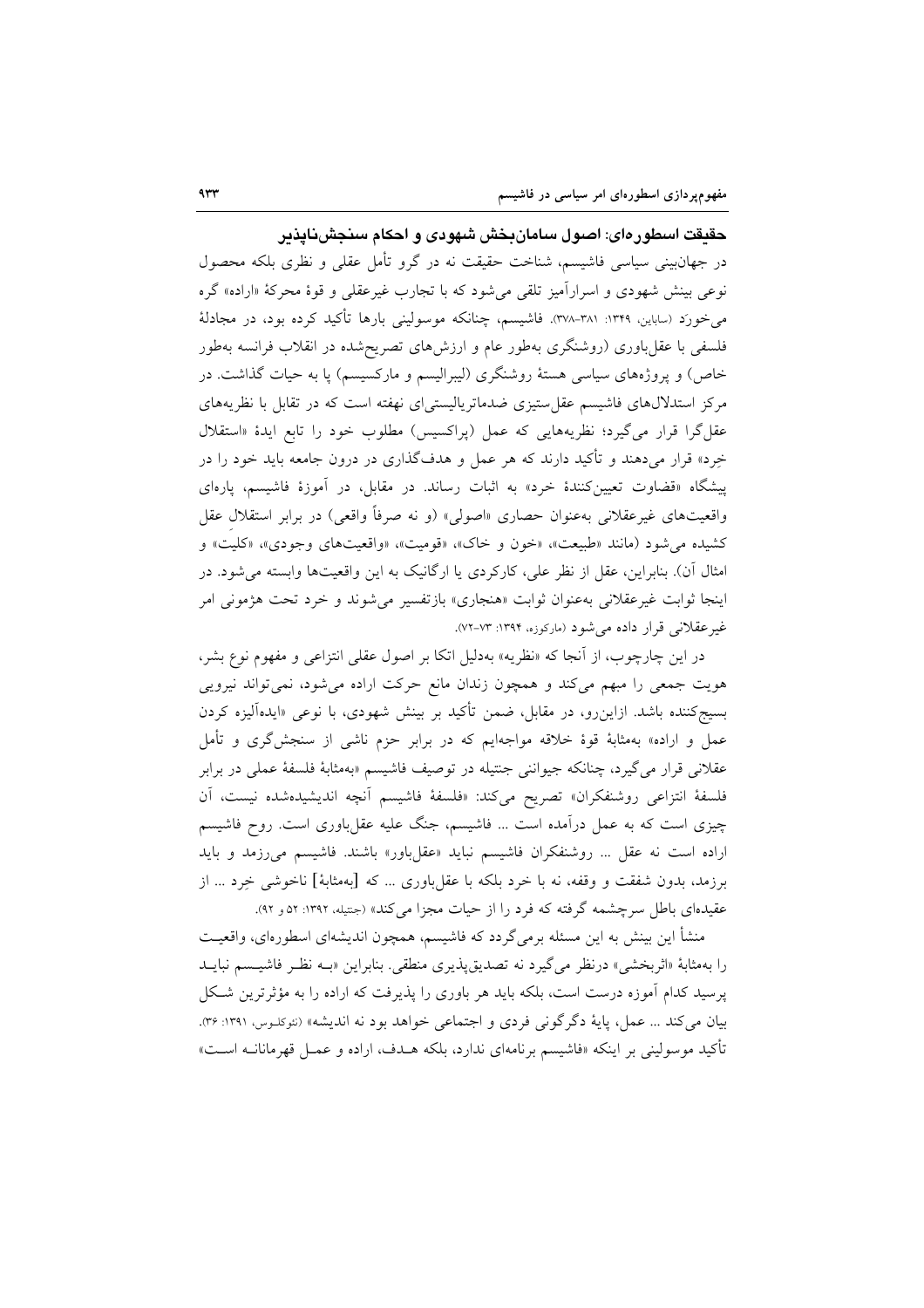(وايس، ١٣٨٩: ٢٥) از اين منظر قابل تفسير است. البته مخالفت با نظريه مستلزم مخالفت با هرگونه اندیشه نیست، بلکه بیانگر درک فاشیسم از خـود بـهعنـوان یـک «بـاور» اسـت، یعنـی معـادل آموزهای اسطورهای و نه آموزهای عقلانی؛ چون از نظر فاشیسم مردم نیاز دارند که «باور داشته باشند» نه آنکه «درک کنند» (نئوکلوس، ۱۳۹۱: ۳۳-۲۲).

این «باور» در چارچوب «روش۵ای استدلالی ویژه»ای پرورده می شود کـه آرنـت از آن بـه «منطق ایدئولوژی» یاد می کند؛ منطقی که سیر رویدادها را چنان می پروراند که گـویی از قـانون بسط منطقی ایدهاش پیروی می کند و بدیناعتبـار، ایــدئولوژی مــدعی «اَگــاهی از فراینــد کلــی تاریخ» (رازهای گذشته، پیچیدگی های اکنون، و عدم قطعیتهای آینـده) مـی شـود (آرنـت. ۱۳۹۰: ۳۱۹. در همین خصوص کاسیرر اظهار میدارد در دولتهای توتالیتر رهبـران سیاسـی بـا بــدل شدن به «پیشگوی عمومی»، نقشهایی را برعهده گرفتـهانــد کــه در جوامــع ابتــدایی بــر عهــدهٔ جادوگر بود: «ارادهٔ خدایان را آشکار می کرد و آینده را پیشگویی می کرد» (کاسیرر، ۱۳۸۲: ۴۱۳).

در اینجا، تاریخ در پرتو یک ایده نمایان نمیشود، بلکه بهمثابهٔ چیزی نشان داده می شود که «می توان سیر آن را با یک ایده پیش بینی کرد». آنچه «ایده» را برای ایفای این نقش تازه متناسب می سازد، منطق آن است، یعنی حرکتی که نتیجهٔ خود «ایده» است و برای به حرکت درآوردن به هیچ عامل خارجی نیاز ندارد (آرنت. ۱۳۹۰: ۳۲۱-۳۱۹)؛ این مشخصه در فقرهای از جنتیله بهروشنی بازنمایی می شود: «ارادهٔ ملی فاشیسم، ارزش سیاسی خود را از «فاکت» نمی گیرد، بلکه از ایدهای می گیرد که تاریخ گذشته و آینده مردم را توضیح میدهد» (جتیله،  $(04:1197)$ 

تنها حركت ممكن در قلمرو اين منطق، فرايند قياس از يك قضية اصلى است. اين فراينــد احتجاجی را با ایدهٔ تازه و نیز با تجربهٔ جدید نمیتوان منقطع کرد، زیرا تفکر ایـدئولوژیک بـا به خود بستن چنین ظرفیتی، دیگر لازم نمی بیند از هر پدیدهٔ تازهای چیزی بیاموزد. بدین سـان، «تفكر ايدئولوژيك از واقعيتي كه ما با حواس پنجگانهمان درمي يابيم آزاد مي شود و بر واقعيت «حقیقیتری» تأکید میکند که در پشت چیزهای قابل ادراک پنهان اسـت (اَرنـت، ۱۳۹۰: ۳۲۱-۳۱۹). برای نمونه می توان تعبیر دیگری از جنتیله را درنظر آورد: «ملت ایدهآل- که در آگـاهی عمیـق از هستی خود، در چند فرد یا حتی یک فرد تجسد می یابد-بسمی واقعیتر از ملت فاکتوال (واقعیتمند) است که در هر زمانی، در آگاهی تودههای ناآگاه و جاهل تجلی می یابـد» (جتیلـه، ١٣٩٢: ٥۴). اين واقعيتِ «حقيقي تر» كه تنها با حس ششم مي توان از آن آگاه شد، امور قابلِادراک را تحت تسلط خويش مي گيرد. «اين حس ششم دقيقاً با ايدئولوژي پرورانده مـي شـود» (أرنـت،  $.$  (۳۱۹-۳۲۲: ۱۳۹۰).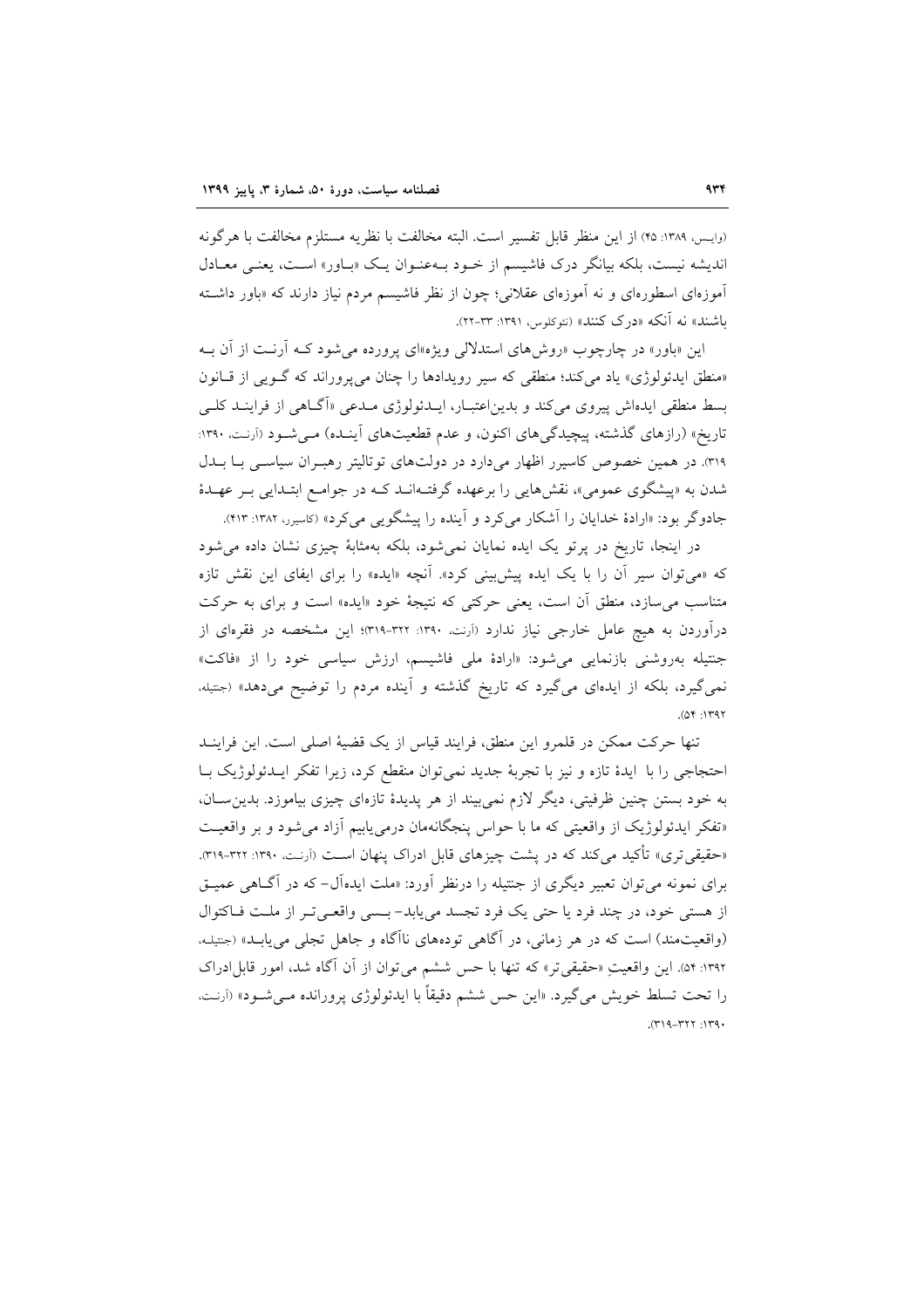این امتناع نظری ارزیابی عقلانی یا سنجش گزارههای سیاسی توسط مخاطب در جهانبینی ايدئولوژيک، نسبت وثيقي با منطق اسطورهاي ايدئولوژي دارد. بهجاي تأمـل، «توتاليتاريــسم در واقع اصل تازهای را در امور عمومی مطرح میکند که از اختیار بشر بهکلی صرف نظر میکنـد و تنها از انسانها می خواهد که مشتاقانه نسبت به قانون جنبش بصیرت پیدا کنند، قانونی که همـهٔ سرنوشتهای فردی بستگی به خواست همین قانون دارند» (آرنت، ۱۳۹۰: ۳۱۷). ازاین رو، خـلـمت به دولت، نه با «تفكر مستقل»، بلكه با «التزام كامل به عمل» همخوان تلقى مى شود و تحقـق اخلاقی فرد از دروننگری یا تصدیق روشنفکرانه حاصل نمیگردد بلکه بـه مـشارکت فعـال او در مقاصد و طرحهای دولت [در مقام مجری «ایده»] منوط می شـود (زول، ۱۳۸۷: ۸۲-۸۱). چنانکـه موسولینی در کتاب مشترک خود با جنتیله، *آموزهٔ فاشیسم (*۱۹۳۲)، اظهـار مـیدارد: «فاشیــسم انسان یوپا را می طلبد، انسانی که با همهٔ انرژیهایش درگیر فعالیت می شـود» (نئوکلـوس،۱۹۱: ۳۳-٢٢). طبعاً ضديت فاشيسم با روشنفكران نيز از اين زاويه قابل تحليل اسـت: «بــهدليـل انتزاعــي بودن و بی کنشی» روشنفکران که ناشـی از «بیمـاری روحـی … عقـلگرایـی» اسـت و موجـب «غفلت از مشاركت در حيات» مي شود (جنتيله، ١٣٩٢: ٣٩-٣٧ و ٩١).

تأکید صرف بر شهود، باور و عمـل/ اراده روایـت فاشیــسم از امــر سیاســی را، بــه مفهــوم سورلی، به یک اسطوره بدل می سازد؛ اسطورهای که مافوق عقل و استدلال قــرار دارد و صــرفاً به تحريك/بسيج تودهها مي انديشد. موسوليني به صراحت اعلام مي كند: «ما اسـطورة خـود را خلق كردهايم. اين اسطوره «ايمان» است، «شور» است. لازم نيست كه واقعيت باشـد. واقعيت است به این معنا که «محرک» است، «امید» است، «ایمان» است، «دلیری» است. اسطورهٔ ما ملت است، اسطورهٔ ما عظمت این ملت است» (به نقل از نئوکلوس، ۱۳۹۱: ۴۵). ازایـنروسـت کـه کاسـیرر خاطرنشان میکند سیاستمداران جدید بهدرستی دریافتهاند که تودههای عظیم مردم را با نیـروی تخیل آسانتر می توان به جنبش درآورد تا با نیروی مادی محض (کاسیرر، ۱۳۸۲: ۴۱۳).

اجتماع سیاسی در اینجا بهمنزلهٔ موجودیتی مفهومپردازی می شود که ارادهاش بهصورت غریزی و با شهود درک می شود نه با تفکر. آلفرد روزنبرگ در کتاب *اسطورههای قرن بیست*م بر این مسئله تأکید میکند: «زندگی یک نژاد یا یک دسته از مردم را نمی توان فلسفهای دانست که به طریق منطقی تکامل یافته باشد … حیات یک نژاد عبارت است از ایجاد ترکیب اضداد به طریق اسرارآمیز و یا … فعالیت روح که نمی توان آن را با وسایل استنباطات عقل<sub>ی</sub> توضیح داد» (به نقل از: ساباین، ١٣٢٩: ٣٨٨-٣٨٨). بهنحوی مشابه، جنتيله نيز اظهار میدارد: «بارها دوچه- با شهودی برخاسته از روانشناسی فاشیسم- این حقیقت را گواهی کرده است: همهٔ ما بهنوعی حس عرفانی پاسخ میدهیم. درون چنان وضعیتی رازناک، ایدههای روشن و متمایز بهسختی شکل می گیرد. مفاهیم مشخص نیستند. اینها نمی توانند در گزارههای دقیق جلوهگر شوند و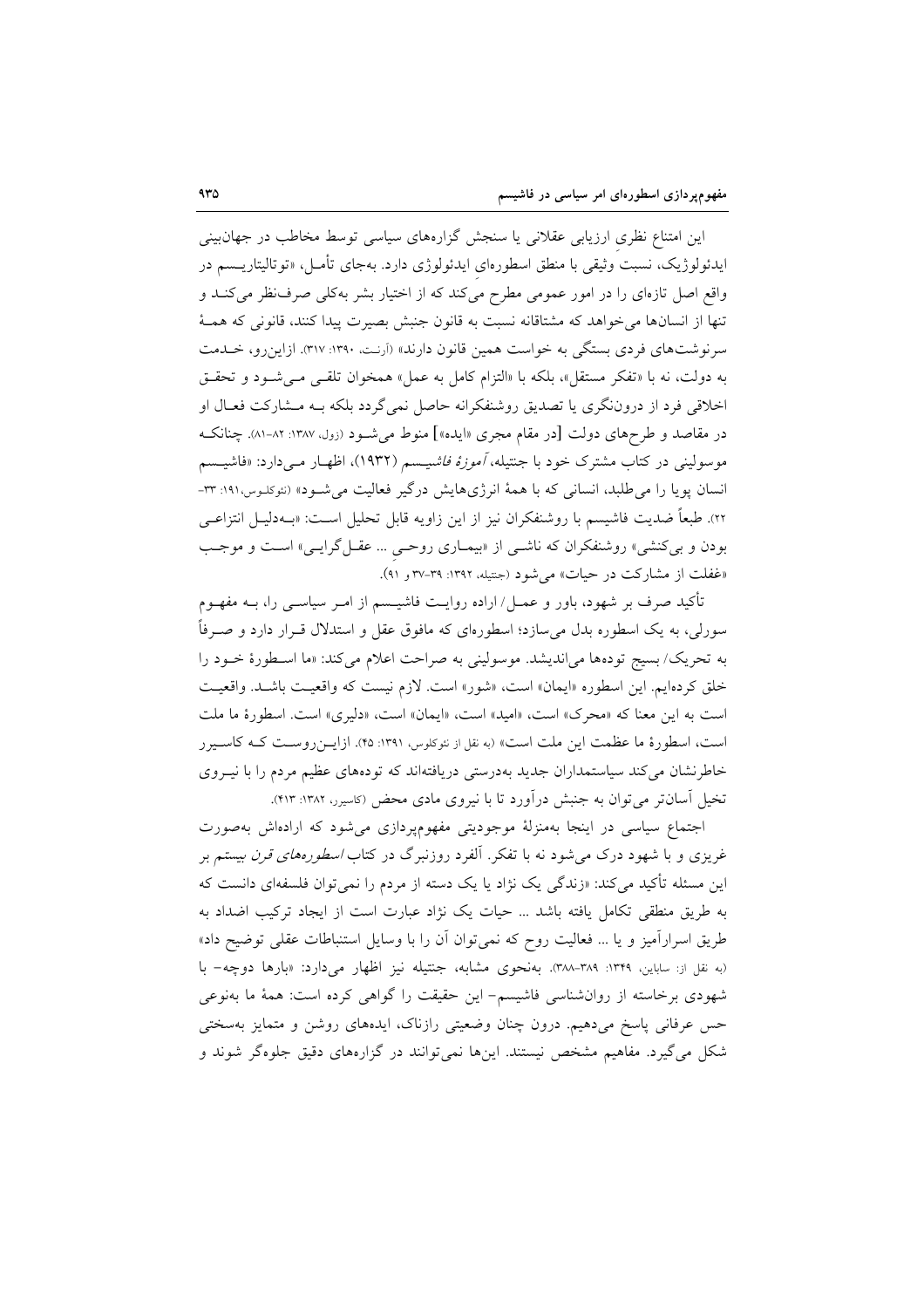ارتباطات مشخص در استدلال های یک مکتب را نشان دهند...اَن مکتب که ما در اَن استواریم-یک دکترین بازگفته نیست، احساس مسلم ماست. هستی بدیهی ما» (جنتیله، ۱۳۹۲: ۹۱).

در این معنا، مفاهیمی چون ملت و مردم (در چارچوب مفهومپردازی فاشیستی) مفاهیمی تئوریک محسوب نمی شوند، بلکه پدیدههایی معنوی هستند که از جغرافیا و جمعیت ساکن در آن فراتر میرووند. بنابراین، پذیرای تحلیل عقلانی نیستند، بلکه برای برانگیختن احساسات و عمل استفاده می شوند. چنانکه کاسیرر متذکر می شود، در اینجا واژهها «کاربرد جادویی» می پابند تا در فضای عاطفی که آنها را احاطه کرده تأثیرات معینی را ایجاد کنند و هیجانات خاصی را برانگیزند: «این فضا را باید احساس کرد اما نمی توان آن را ترجمه کرد یا آن را از اقليم عقايد [نازيها] به اقليم عقايد كاملاً متفاوتي منتقل ساخت» (كاسيرر، ١٣٨٢: ٢٠٧).

## سیاست مقدر: تعینیافتگی اسطورهای امر سیاسی

از اّنجا که در جهانبینی اسطورهای فاشیسم تنها اَن چیزی هستی و اعتبار دارد که یکراسـت در واقعیت محسوس (واقعیت مفهومپردازی شده توسط ایدئولوژی) تجلی می یابد، ماهیت و هدف امر سیاسی با ارجاع به گوهری شبهاسطورهای تعریف گشته و سامان سیاسی بر مبنای آن مقـرر می شود؛ گوهری بازنمایی شده در قالب واژگانی چون قانون طبیعت، تاریخ، روح قومی، ملت، نژاد، و … که «اراده میکند» و سیاست را در راستای رسـالت و سرنوشـت مقـدر جمـع تعـین می بخشد. در جهان بینی فاشیسم، اراده (و مفاهیم همبستهٔ آن ماننـد قـوم، ملـت، نـژاد، مبـارزه، جنگ، و...) بهنحو یکپارچهای با اندیشههای مربوط به «امر طبیعی» گره می خورد.

در اینجا طبیعت بهمنزلهٔ یک بُعد «اصالت اسطورهای» (چیزی کـه جفـت مفهـوم «خـاک و خون» آن را بهدقت توصيف مي كند) دريافت مي شود كه خود را در همه چيـز بــهمنزلــهٔ بعــدي پیشاتاریخی تعریف می کند. این طبیعت اسطورهای- پیشاتاریخی، همچون امری کـه بــهواسـطهٔ هستی خود موجه است (و لذا تنها باید بـه رسـمیت شـناخت)، در برابـر هـر آن چیـزی قـرار می گیرد که نیازمند توجیه عقلی (و شناخت با دید انتقادی) است (مارکوزه، ۱۳۹۴: ۶۱). در این معنا، طبیعت همچون «سوژهٔ وحدت و قانونگذار» زندگی است و قانونهای آن به یکسان در مـورد جهان اجتماعی نیز کاربرد دارد (نئوکلوس، ۱۳۸۳: ۱۲۸-۱۲۵).

با این تعریف، سیاست فاشیسم نه بر فقدان قانون، بلکـه بـر «نـوع ویـژهای از قانونمنـدی» استوار مي گردد. چنانكه آرنت متذكر مي شود، اگرچــه توتاليتاريــسم همــهٔ قــوانين موضــوعه را نادیده می گیرد، بدون راهنمایی قانون و تنها از روی خودسری عمل نمی کند، زیرا ادعا می کنـد كه از قوانين طبيعت يا تاريخ (بهمنزلة بنياد همة قوانين موضوعه) اطاعت مي كنـد: «بـي اعتنـايي توتالیتاریسم به قوانین رسمی، بر داعیهٔ مشروعیتی برتر استوار است که چون از سرچشمههـای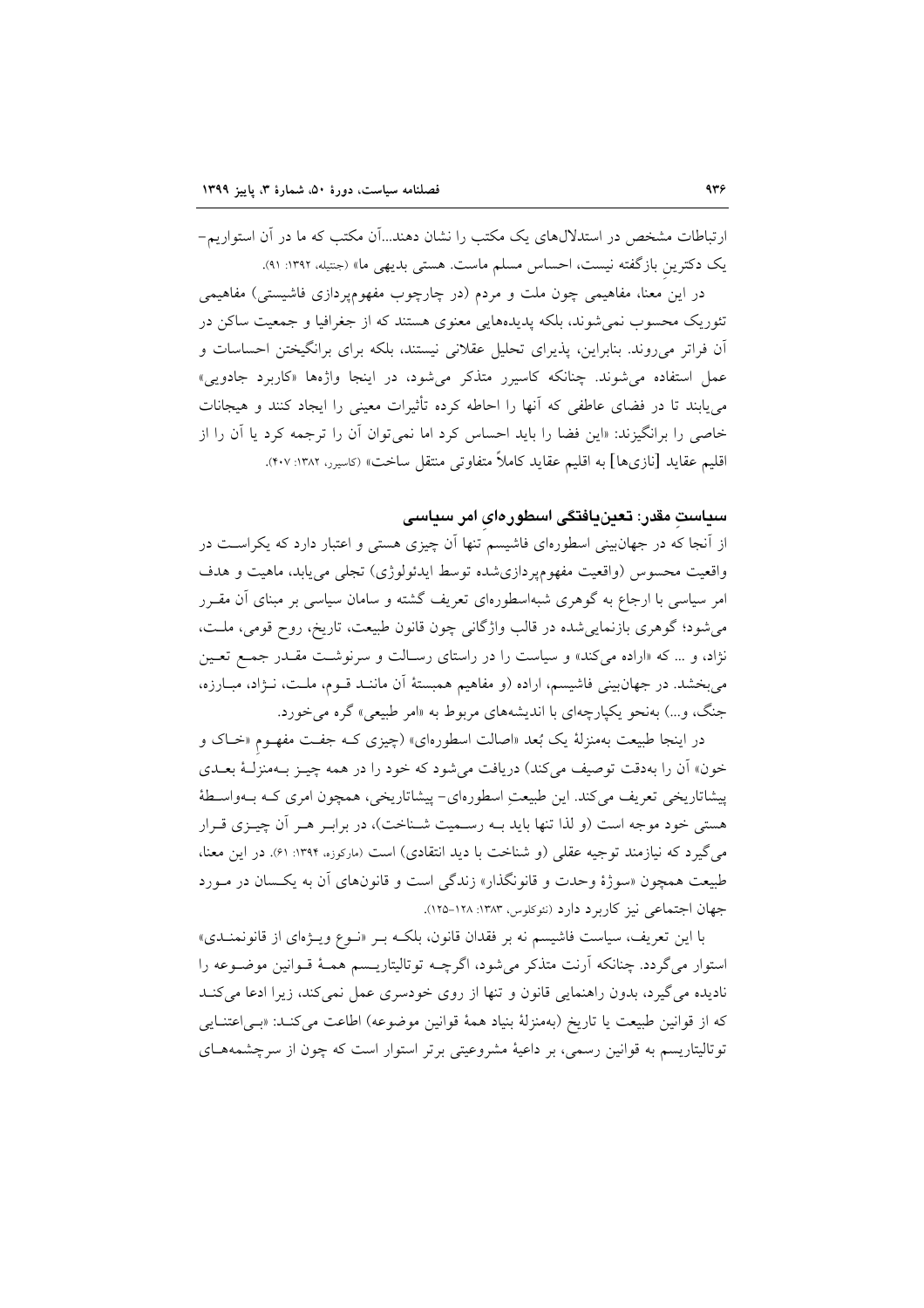تاريخ و طبيعت الهام مي گيرد، مي تواند از رعايت قوانين حقير سـر بـاز زنـد» (آرنـت. ١٣٩٠: ٣٠۶-۳۰۵. به بیان مارکوزه، طبیعت بهعنوان امر اصیل، همزمان امر راستین، سالم، ارزشمند و مقــدس نیز هست: «از «این سوی» خرد برمیخیزد و - به مدد کارکردی که این «این سو»«فراسوی خیر و شر» دارد – به «آن سوی» خرد تبدیل می شود» (مارکوزه، ۱۳۹۴: ۶۱).

اقتدار توتاليتر در اين معنا اگرچه خودسرانه نيست و قدرت را در خـدمت مـصلحت يـک فرد بهکار نمیِاندازد، کاملاً اَماده است تا مصالح فوری و حیاتی افراد کشور را در اجرای اَنچـه قانون تاریخ یا طبیعت می|نگارد، فدا کند؛ با این استدلال که از پویش این نیروهـا کـه برابـر بـا قانون خودشان حرکت مے کننـد و قدرتمنـدتر از هرگونـه قـوای برخاسـته از اعمـال و ارادهٔ بشري اند، نمي توان جلوگيري كرد (آرنت، ۱۳۹۰: ۳۰۶-۳۰۵ و ۳۱۴).

در اینجا معنای اصطلاح «قانون» دگرگون شده و بهجای آنکه چارچوب ثابتی را بیان کند که اعمال بشری در اَن تحقق می یابند، بیانگر نفس «حرکت» شده است. بر این اساس، سیاست عرصهای تلقی میشود که در آن باید با ارادهٔ برآمده از قانون پیش گفته به نفی اکنون و ایجاد وضعیت جدید همت گماشت؛ اردهای که با خشونت همراه می شود، چراکه «اسطورهها بهعنوان نظام باور ٰ بهشدت به غیریراگماتیک بودن و در منازعه، به تعصب و خشونت گرایش دارند (Cuthbertson, 1975: 157)؛ بهويژه اگر در جهانبينياي نظير فاشيسم «قانون طبيعت» مؤيد «سلسلهمراتب و نابرابري» باشد و تكامل تاريخي انسان تكاملي زيست شناختي قلمداد شود كه مسیر أن با انتخاب طبیعی یا مبارزه برای بقا تعیین می شود: «زمانی که نازیها از قانون طبیعت سخن میگفتند یا بلشویکها از قانون تاریخ دم میزدند، نه طبیعت و نه تاریخ، دیگر سرچشمهی مرجعیت تثبیتکنندهٔ اعمال انسانهای فانی نبودند. در پشت اعتقاد نازیها به قوانین نژادی ... ایدهٔ داروینی انسان بهعنوان محصول یک تکامل طبیعی نهفته است، تکاملی که با نوع کنونی بشر ضرورتاً متوقف نمی شود» (اَرنت، ۱۳۹۰: ۳۰۸-۳۰۸).

این چنین، «اراده» (بهمثابهٔ امر طبیعی که در برداشت حیاتباور از «انرژی گروهی» ریشه دارد)، همچون جوهری اسطورهای (بیرون از عقلانیت اجتماع سیاسی) درک فاشیسم از امر سیاسی را تعین می بخشد: سیاست بهمثابهٔ قلمرو مبارزه و جنگ دائمی همچون کنشی طبیعی براي تحقق اراده؛ جنگي كه همچون «قانون اوليهٔ زندگي» از اهميتي «وجودي» برخوردار است: «تنها راه برای دستیابی به بالاترین سطح غریزهٔ زندگی» (نئوکلوس،۱۳۹۱: ۴۱-۴۰).

با نظر به این برداشت از سیاست، ارنست نولته با وامگیری تعبیر ارنست بلوخ از فاشیسم بهمثابهٔ «همزمانی امر ناهمزمان» یا بازگشت امر پیشا-تاریخی، اظهار میدارد که در فاشیسم «ماهیت أغازینی سیاست» پدیدار میشود؛ ماهیتی که از منظر «علوم سیاسی دیگر» قابلِفهم

1. system of belief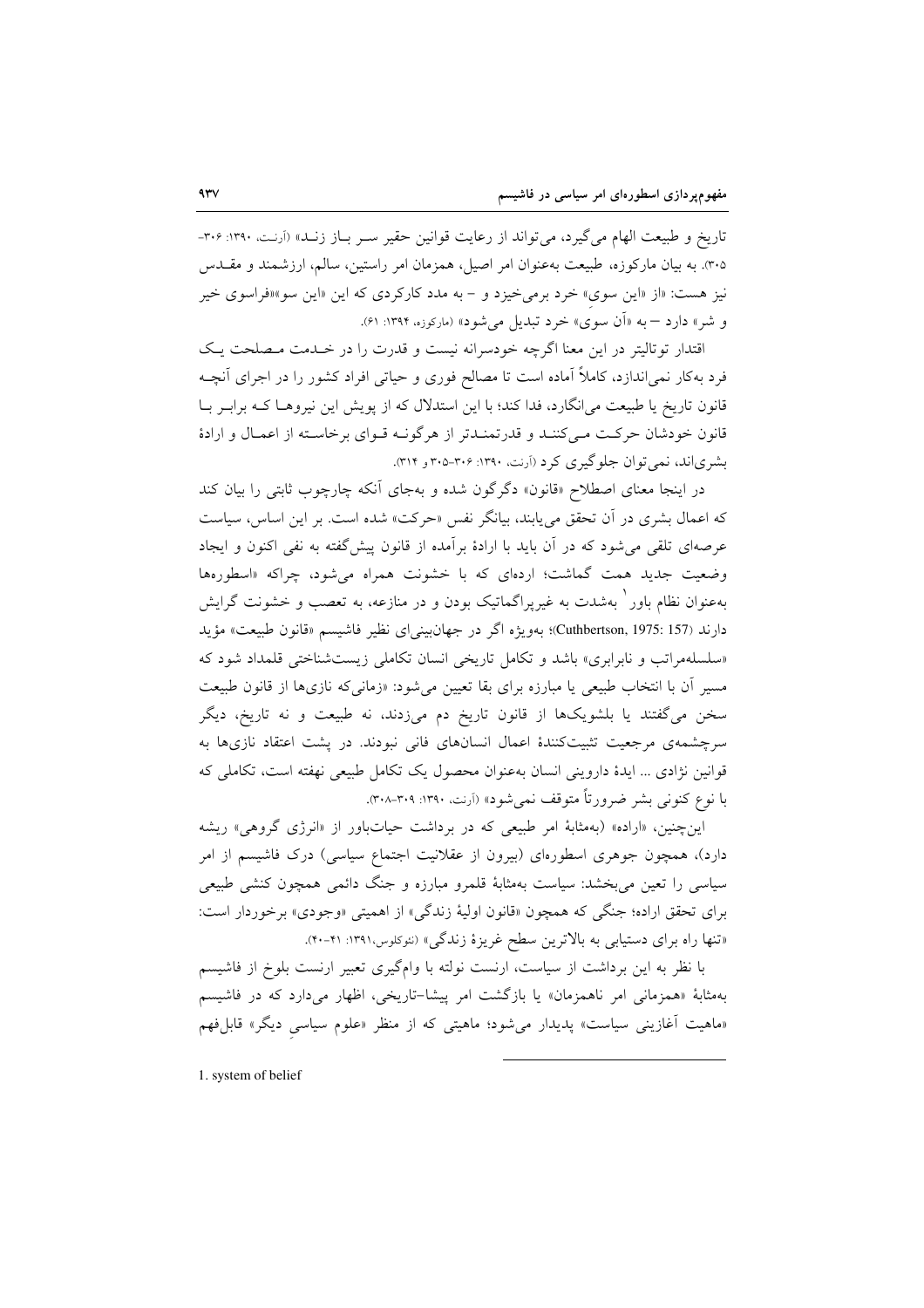نیست. در اینجا سیاست صرفاً امر سیاسی نیست، بلکه «بازگشتی به طبیعت کهن» است و ناسیونال سوسیالیسم دیگر نوعی ایدئولوژی به معنای سختگیرانهٔ آن (شکلی از فلسفه برای تحقق بخشیدن به ایدهها) نیست، بلکه «افسانه به معنایی کاملاً کهن» است، زیرا «در اصل در پی مشروعیتبخشی به سلطه نیست، بلکه میخواهد سلطه را در چشم مطیعشدگان تثبیت کند. به این ترتیب، وضعیتی «پسا و پیشا– تاریخی» را پدید میآورد که در آن «واقعیت جزئی خود و فقط خود را مي خواهد» (گرليش، ۱۳۹۶-۱۴۷).

در عين حال، به باور نولته با اينكه فاشيسم خود را به طبيعت انساني «خام و بي تعالى» پیوند میدهد، مدعی «نوعی استعلای نظری» میشود که همزمان باید بهگونهای ایدئولوژیک در مبارزهای سرسختانه به دستش آورد (گرلیش، ۱۳۹۶: ۹۱)، بنابراین در نظر او فاشیسم نوعی پدیدهٔ فراسیاسی ٰ متناقض است که اگرچه در پی متوقف ساختن فرایند «رهایش» <sup>۲</sup> است، نم<sub>ه ،</sub>توان آن را بهسادگی «مقاومتی محافظهکارانه» نامید، زیرا «اّنان که در اینجا مقاومت می جویند، پیشتر خود رهایش یافتهاند» (ویپرمان، ۱۳۹۴: ۱۱۸).

توجه نولته معطوف به دوسویگی متناقضنمایی است که جهانبینی فاشیستی تداعی می کند: طبیعتگرایی و معنویتگرایی؛ دوسویگیای که از چشم سایر نظریهپردازان فاشیسم نیز دور نمانده است. برای نمونه، در نظر مارکوزه، فاشیسم از یک سو خواستار نوعی واقع گرایی دائمی، سخت و تقریباً کلبی است و از سوی دیگر، ارزشهای معنوی را معنای اول و آخر زندگی خود میداند و لذا اساساً ضدماتریالیستی است زیرا باید سعادت این جهانی را، که از طریق سازماندهی عقلانی جامعه دستیافتنی است، بی|عتبار کند و آن را با ارزش های دیگری که از عینیت کمتری برخوردارند جایگزین سازد (مارکوزه، ۱۳۹۴: ۷۴ و ۸۸).

ازاین٫و، فاشیسم توأمان به نفی لیبرالیسم و سوسیالیسم میپردازد چراکه توجه هر دو، ناشی از این پیشفرض مادهگرایانه که سیاست در مرحلهٔ نخست به مسائل رفاهی مربوط می شود، معطوف به مسائل صرفاً مادی، حقیرانه و خشک و بی روح است. با چنین ارزیابی ای است که موسولینی با تعریف فاشیسم بهمنزلهٔ برابرنهاد «پوزیتیویسم ماتریالیستی سست عنصر سدهٔ نوزدهم» اظهار میدارد: «فاشیسم اعتقادی مذهبی است که انسان را با ارادهای برتر و عینی در ارتباطی قریبالوقوع می بیند، ارادهای که از فرد خاص فراتر می رود و او را به حد عضویت آگاهانه در جامعهای معنوی ارتقا می بخشد» (وایس، ۱۳۸۹: ۴۴–۴۱).

آنچه در نظریهٔ سیاسی به عنوان بازنمایی این «کل طبیعی- معنوی» عمل می کند، قوم، ملت، نژاد و... بهمثابهٔ واقعیتهای ازلی طبیعی-ارگانیک (وحدتی فراسوی تمایزهای نظام «مصنوعی»

<sup>1.</sup> transpolitical

<sup>2.</sup> emancipation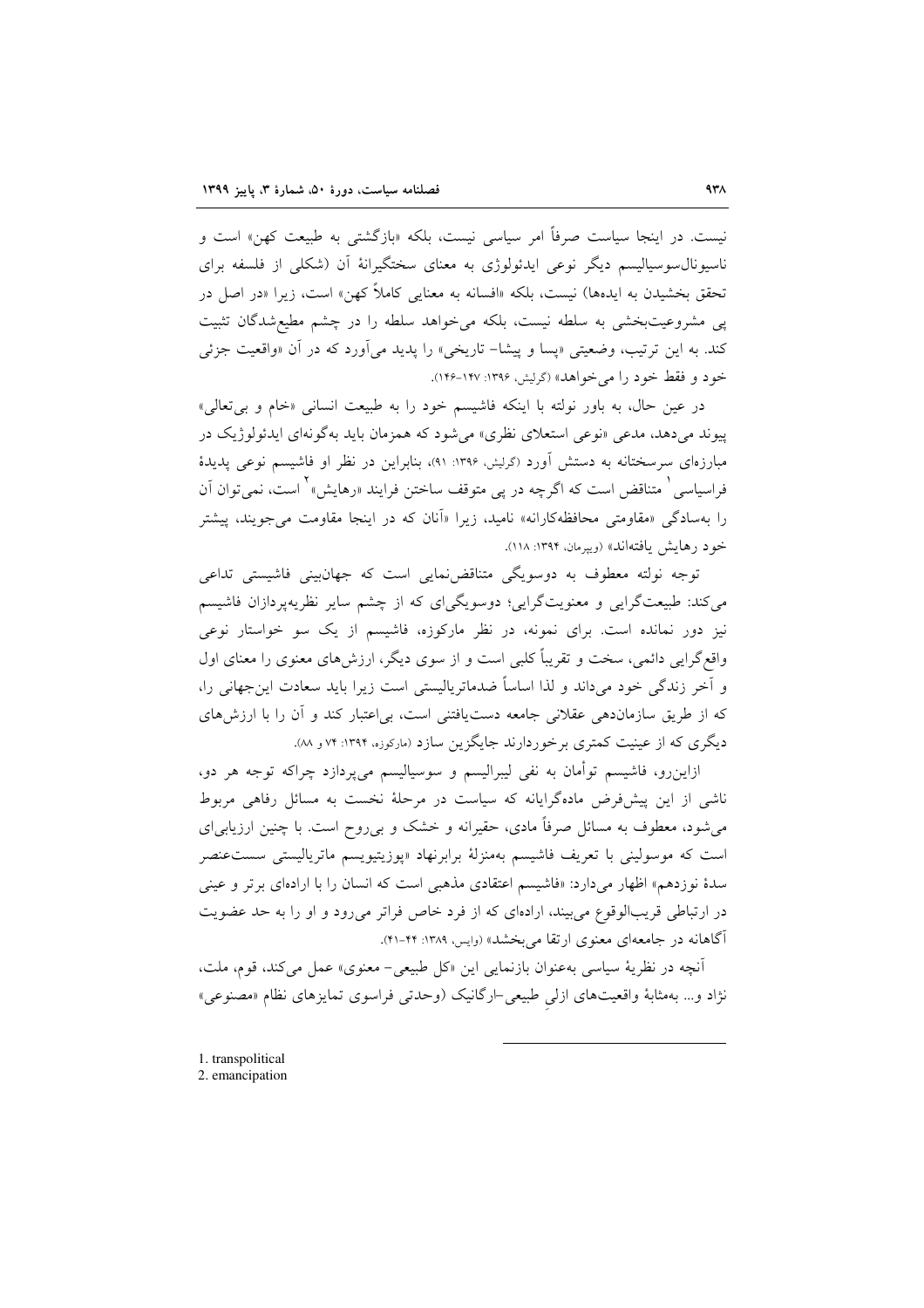جامعه) است که توأمان و ذاتاً واقعیتهایی «تاریخی- معنوی» هستند و از یک «هم سرنوشتی» تاریخی سو بو می آورند (مارکوزه، ۱۳۹۴: ۸۴–۸۱ و ۶۲).

در اینجا روح قومی، نژاد یا ملت، همچون کلیتهایی مافوق استدلال مفهومپردازی می-شوند، کلیتهای مفهومیای که همچون قانونگذاران اسطورهای هنجارها و ترتیبات سیاسی را بیرون از مشارکت اجتماع سیاسی تعین میبخشند. چنانکه مارکوزه خاطرنشان میکند، فاشیسم از کلیت اسطورهپردازی میکند: «این کلیت را نه می توان در دستان خود گرفت، و نه می توان آن را با چشمهای بیرونی مشاهده کرد. حضور قلب و عمق روح لازم است تا بتوان آن را با چشمهای درون مشاهده کرد ... کل اجتماعی بهمنزلهٔ واقعیتی مستقل و آغازینی با اتکا به کلیت محض خود، در برابر افراد به ارزشی مستقل و أغازینی بدل میشود … حال این پرسش مطرح نمی گردد که آیا این گونه نیست که هر کلیتی پیش از هر چیز باید ماهیت خود را در برابر افراد مشخص کند که تا چه اندازه امکانهای آن افراد را برچیده و تا چه اندازه نیازهای آنها را مرتفع ساخته است. در شرایطی که کلیت باید در انتها جای داشته باشد، در ابتدا جای می گیرد و راه نقد نظری و عملی جامعه بریده می شود» (مارکوزه، ۱۳۹۴: ۶۲). به بیان ژرژ باتای «این بیانگر آن است که نخستین نیازهای طبیعی انسانها باید به نفع یک اصل متعالی که نمی تواند ابژهٔ یک توضيح دقيق قرار بگيرد، ناديده گرفته شده و محدود شوند» (باتاي، ١٣٩١: ٣٢-٣١).

با این حال، این روایت از وجودگرایی سیاسی نیز میداند که نیروهای برآمده از قوم تنها زمانی در قالبهای سیاسی مشخصی تاریخمند می شوند که یک ساختار سلطهٔ واقعی بر سر قوم برقرار شود، یعنی حکومت (مار<sub>کوزه، ۱</sub>۳۹۴: ۹۷). در این چارچوب نیز مفهوم «اراده»، بهمنزلهٔ انتزاعی متافیزیکی و اصل مسلط فلسفی در فاشیسم که هر چیزی را میتواند توضیح دهد، بهکار میآید تا مشروعیت هنجارها و تصمیمات سیاسی را بهمثابهٔ «امر وجودی» تبیین کند. در اینجا امر وجودی مفهومی است در مقابل «امر هنجاری»؛ چیزی که در هیچ هنجاری خارج از خودش نمی تواند جای داده شود. خودِ امر وجودی هنجار مطلق است و هیچ نقد و توجیه عقلبیای اصلاً بدان راه ندارد. اغلب مسائل، رابطهها و واقعیتهای سیاسی نیز امور وجودی دانسته می شوند (مارکوزه، ۱۳۹۴: ۹۲-۹۱)، پیداست که در اینجا روی سخن او با این بینش اشمیتی است که: «تصمیمگیری در خصوص امور سیاسی (بهمنزلهٔ امور وجودی) نه با نوعی هنجار عام از پیش تعیین شده ممکن است و نه با قضاوت سوم شخص ثالثِ «غیرذی نفع» و «بی طرف» (اشمت، ۱۳۹۵: ۲۴).

مارکوزه چنین تعریف وجودی از امر سیاسی را همچون منبعی برای قدرتهای خردستیز ٰ و نظریهٔ سیاسی توتالیتر ارزیابی میکند چراکه بنیاد امر سیاسی را از «خرد» جمعی اجتماع

1. irrational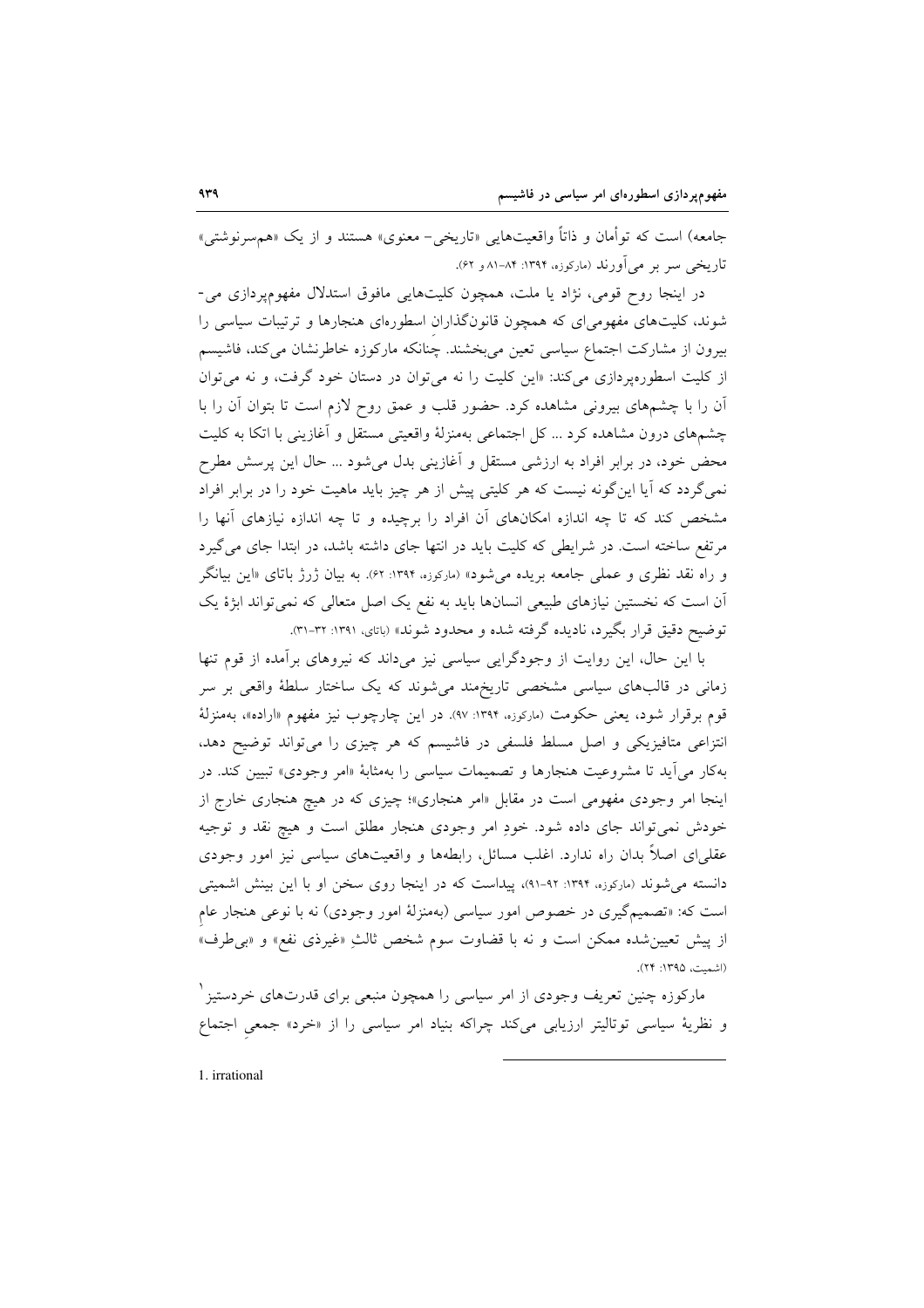سیاسی جدا ساخته و به «ارادهٔ حاکم» بهمثابه «قدرت مؤسس» در ورای اجتماع ارجاع میدهد: «اكنون رابطهها و واقعيتهاى سياسي به دقيق ترين معنا بهمنزلة مناسباتي درنظر گرفته مي شوند که تکلیف هستی را معین میکنند و در درون مناسبات سیاسی نیز تمام رابطهها براساس نهایی ترین «اضطرار» جهتگیری میشود: براساس تصمیمگیری در خصوص وضعیت فوقالعاده (ماركوزه، ۱۳۹۴: ۹۲-۹۱ و ۹۸-۹۷)؛ حاكم كسى است كه در خصوص استثنا تصميم مى گيرد (اشميت، ١٣٩٥). اين گونه، حكومت به «حامل امكانهاى واقعى هستى» تبديل مى شود: «اكنون دیگر نهتنها حکومت در قبال انسان پاسخگو نیست، بلکه این انسان است که در برابر حکومت بايد ياسخگو باشد» (ماركوزه. ۱۳۹۴: ۹۹).

### سوژهٔ مکلف: انحلال فرد در دولت بهمثابهٔ تجسد جماعت اسطورهای

چنانکه بیان شد، با توجه به روش شهودی شناختِ اصول سامانبخش سیاست (که بر «دلیل» استوار نیست)، روایت سیاسی بر آمده از آن (که درواقع برساختهٔ اسطورهپردازان/ ایدئولوگهای سیاسی است) برای مخاطب قابل ارزیابی نیست؛ ازاین رو فرد در شکل دهی به آن نقشی ندارد بلکه صرفاً در باور یا اندیشیدن در چارچوب ایدئولوژی است که میتواند واجد بینش سیاسی تلقی شود و بر پایهٔ آن، در مقام سوژهٔ مکلف، رسالت می یابد تا به کنشگری بیردازد. در اینجا، بازتاب سیاسی عملکرد قانون اسطورهای همسطحسازی را میبینیم؛ جزء تنها کل را بازنمایی نمی کند بلکه همذات آن است. بنابراین فرد صرفاً با تبعیت از جمع اسطورهای است که به لحاظ سیاسی شناسایی پذیر می شود؛ طبیعتِ مداومت و همچنین ساخت «انداموارهٔ» مفهوم مردم بهصورت «تقدیری فراعقلی و روحانی» (متبلور در «روح ملی») نشان میدهد که نسل های پیاپی ناچار به شرکت در آن و دوام بخشیدن به آن هستند (زول، ۱۳۸۷: ۸۳-۸۲).

نقد هابرماس به «ناسیونالیسم یکپارچه» بهمثابهٔ میهنپرستی غیرمتأملانه از همین زاویه مطرح می شود؛ ناسیونالیسمی که بر برداشتی قومی از هویت ملی بنا می شود. در نظر او، این برداشت از هویت ملی، نوعی آگاهی خالی از تفکر نقادانه است که قوم یا گروه را بهخودیخود ارزشمند تلقی میکند و مجالی برای تأمل براساس اصول جهانی و عمومی باقی نمی گذارد. لذا اعمال بر طبق اهداف از پیش مشخص شده در راستای این کلیت انجام می گیرند (هولاب، ۱۳۸۶: ۲۴۲).

در چارچوب کاربرد اسطورهای– جادویی واژگان در فاشیسم، مفاهیم ملت و دولت حالتی رازآمیز پیدا میکنند که محور آن وحدت اندیشهٔ فرد و دولت (بهمثابهٔ «واقعیت حقیقی فرد») یا به بیان دیگر انحلال فرد در اجتماع سیاسی فاشیستی (بهمثابهٔ جماعت اخلاقی) است. چنانکه موسولینی اظهار میدارد: «فرد تنها از این لحاظ وجود دارد که در درون دولت پیرو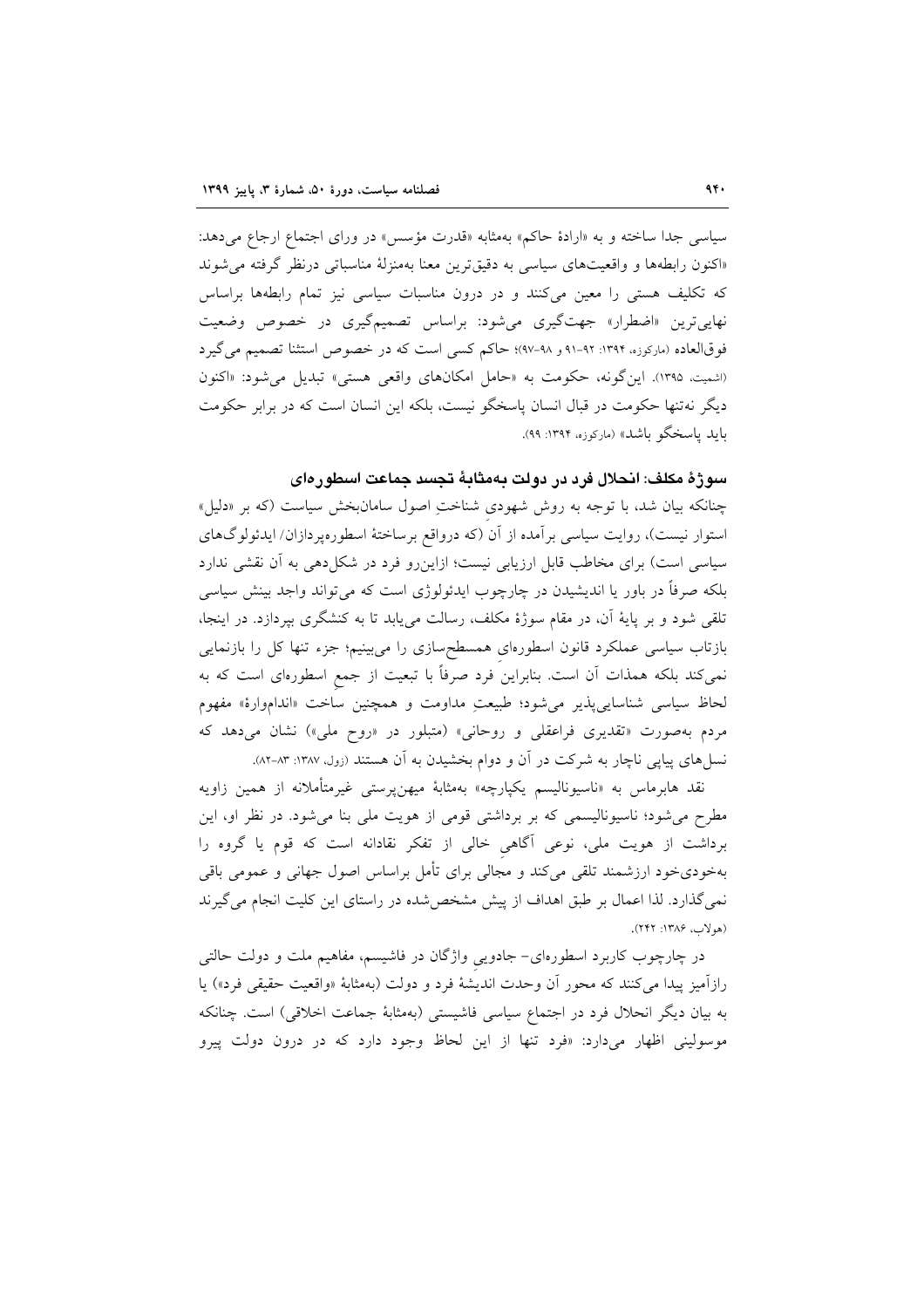ضرورتهای دولت است» (باربیه ۱۳۸۳: ۲۵۰-۲۴۹). هیتلر نیز با تعبیری مشابه میگوید: «آنچه موجب بزرگی انسان آریایی می شود نه غنای توانش های ذهنی اش، بلکه گرایش طبیعی اوست به اینکه همهٔ توانشهای خود را به خدمت باهمستان[جماعت] درآورد» (باربیه ۱۳۸۳: ۲۶۴).

حائز اهمیت است که در این نوع مفهومپردازی، دولت همچون شخصیتی قائمبهذات، واقعیت اخلاقی ملت، «هدفی در خود»، موجودی دارای سرنوشت و ارادهٔ خاص خود و مظهر ارادهٔ کلی محسوب می شود: «فاشیسم برداشتی قوی از خودسالاری مطلق وابسته به شخصیت اخلاقی خود و در پی آیند آن، استمرار هستی خویش دارد. همهٔ اینها به این معناست که دولت فاشیست مخالف هر برداشتی است که آن را مشروط می سازد ... اقتدار دولت یک برساخته نیست، یک پیش فرض است. نمی تواند به مردم بستگی داشته باشد، بلکه این مردم هستند که به آن وابستهاند» (جنتيله، ١٣٩٢: ۴۵ و ۵۹-۵۸).

بنابراین، قانونیت توتالیتر درصدد برمی]ید که قوانین تاریخ و طبیعت را مستقیماً در مورد نوع بشر اعمال کند تا «انسان طراز نوین» را بهعنوان محصول نهایی بهبار آورد؛ «در حکومت توتاليتر مطلق، همهٔ انسانها به انسان واحدى تبديل مى شوند و هدف از همهٔ اعمال انسانى شتاب بخشيدن به حركت طبيعت يا تاريخ است» (آرنت، ١٣٩٠: ٣١۶).

ازاینرو، آموزهٔ فاشیسم رابطهٔ بین آزادی فردی و قدرت دولتی را از طریق بازتعریف آزادی به عنوان ویژگی «شخصیت برتر دولت» برقرار می سازد؛ بدین معنا که چون انسان خاصیت اخلاقی خود را در جامعه میbبابد و دولت بهمنزلهٔ «بهترین بخش آگاهی و ارادهٔ شهروند» تعریف میشود، لذا آزادی عبارت است از کنار گذاشتن ارادهٔ بوالهوسانه و فريبدهندهٔ فرد (نتيجهٔ خطاي فكري) تا بدان وسيله وي حقيقت وجود خود را در خدمت به دولت بهمثابهٔ «ارادهٔ فراگیر ملت» و بنابراین «خرد فراگیر آن» دریابد (جنتیله، ۱۳۹۲: ۵۳و ۷۹).

در این معنا، به بیان رابرت نیزبت توتالیتاریسم بهمثابهٔ «اجتماع تام» را می توان فرایند زوال فردیت، یا دقیقتر، پیش از هر چیز فرایند نابود کردن مناسبات اجتماعی ای دانست که فردیت در درون آنها توسعه میbیابد. در نظر او، توتالیتاریسم بهدنبال نابود کردن افراد نیست چراکه اساساً وجود افراد بهمثابه عدد لازمهٔ این نوع نظام است، اما در قالب توده بهمثابهٔ انبوهی از افرادِ تنها و غیرقابل اعتماد که به ذرات صرف غبار اجتماع ٍ بدل شدهاند (نیزبت، ۱۳۸۵: ۱۹۶-۱۹۴). به تعبیر آرنت، در توتالیتاریسم تماسهای سیاسی انسانها قطع میشود تا استعداد آنها برای عمل کردن و اِعمال قدرت عقیم گردد (اَرنت، ١٣٩٠: ٣٢٨). البته در فرایندی موازی، چنانکه کاسیرر خاطرنشان می سازد، سیلی از مناسک جدید تمام زندگی فرد را در خود غرق میکند چراکه «هیچ چیز بیش از اجرای یکنواخت شعائر و مناسک نمی تواند نیروهای فعال، قدرت

1. social dust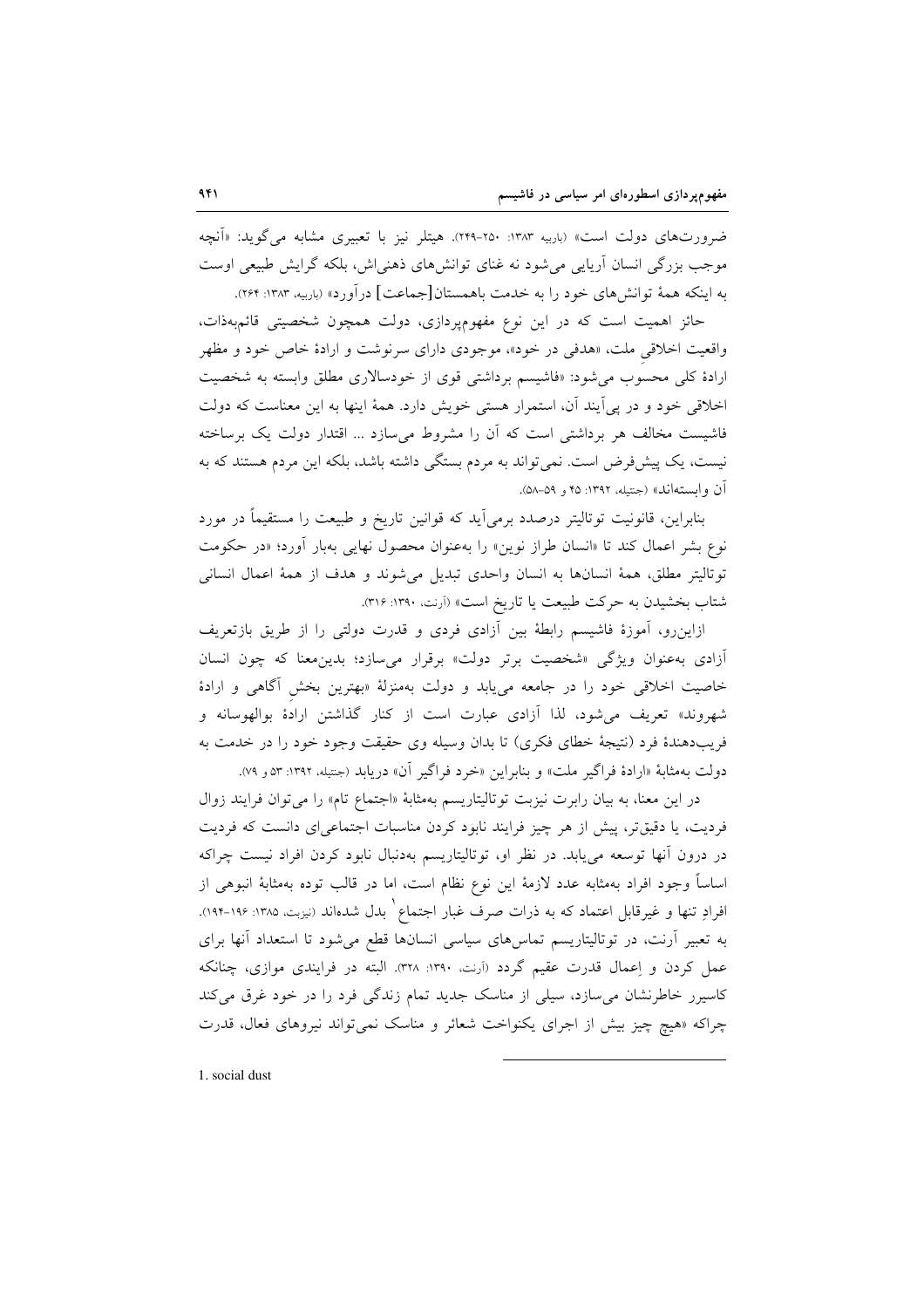قضاوت و قوهٔ تمیز انتقادی را از کار بیندازد و احساس شخصیت و مسئولیت فردی را از بین سود (کاسور، ۱۳۸۲: ۴۰۸).

توتالیتاریسم روابط اجتماعی جدیدی را جایگزین روابط قدیمی و تشکل هـای خودجـوش میکند که هر کدام معنا و ضمانت اجرایشان را از دولت بهدست مـی آورنـد (نیزبـت ۱۳۸۵: ۲۰۱-٢٠٠). در نتيجه، بيرون از چنبرهٔ دولت نه افراد مـي تواننـد وجـود داشـته باشـند و نــه گــروهـا (احزاب سياسي، انجمنها، سنديكاها و طبقات). «انجمن هاي دولتساخته» نيـز نــهفقـط زمينـهٔ هويـتيـابي و تعلـق شخـصي، بلكـه ابـزار حكومـت مركـزي در «تلقـين توتـاليتر» و فراينــد همگون سازی مجـدد ٔ هـستند: «مجموعـهای روانشـناختی کـه بـه بازسـازی تـودهوار آگـاهی مى پردازد. همهٔ اين گروهها ... وسايل تحقق آن تصويرى– نژاد، پرولتاريا يا نوع بـشر– هـستند که بر ساختار جامعهٔ سیاسی یکپارچه و مطلق حاکم است» (نیزبت، ۱۳۸۵: ۲۰۵-۲۰۴). یارلمان نیز در واقع یک «یارلمان منفی» است که حق قـانونگـذاری نـدارد بلکـه بـهعنـوان فـشارسنج آرای عمومي، صرفاً از نقش مشورتي برخوردار است (نيزبت، ١٣٨٥: ٢٧٣).

در عین حال، حکمرانی فاشیستی سرشتی بهشدت نخبهگرایانه، و به بیان دقیقتر، شخص-سالارانه دارد زیرا بر این اعتقاد بنا می شود که روح ملی یا قومی - که بهمنزلهٔ یک عامل آگاهی بخش، هستی ملی را تعین می بخشد – معرفت مربوطه را به یکسان توزیع نمی کند؛ بلکه آگاهی از این روح تنها برای اقلیت خاصی ممکن تلقی می شود که بهدلیل برخورداری از «تقربهای غیرعقلی» قادرند روح ملی و نیازهای حقیقی تودهها را با «دیدی شهودی» دریابند: «طبق مرام فاشیسم، تودهٔ ملت طبعاً واجد یک غریزهٔ بدوی و یک حس ناقص نسبت به ملیت و خیر و صلاح ملت است و همین حس است که ایشان را وادار و قادر می کند که پیشوای خود را انتخاب کرده و بهنحو مطلق از او پیروی کنند، ولی نمیتوانند و نباید در حکمت و شایستگی خطمشی و سیاست پیشوا قضاوت کنند» (ساباین، ۱۳۴۹: ۳۷۹ و ۳۹۰). در این معنا، ایدئولوژی فاشیسم، جامعهای خلقی و ارگانیک را ترسیم میکند که توسط حاکمانی رهبری میشود که صلاحیت سیاسی شان را ماهیتاً از دو منبع مرتبط کسب میکنند. از یک سو، از قدرتی بر آمده از «متافیزیکی» خردستیز و از سوی دیگر، از قدرتی «غیراجتماعی» («برخورداری از مرتبتی خاص» که «مردم آن را اعطا نمی کنند، بلکه مردم فقط آن را بازمی شناسند») (مارکوزه،  $(1 - 1)$ 

در ارزیابی سامان سیاسی فاشیسم میتوان گفت اگرچه دولت فاشیستی ممکن است دولتی «قانوني» باشد، اين قوانين، قدرت حكومت را تعيين يا محدود نمي كنند بلكه صرفاً وظايف و تعهدات بدنهٔ سیاسی یا شهروندان را در قبال دولت بیان میکنند (زول ۱۳۸۷: ۸۶). همچنین با

1. reassimilation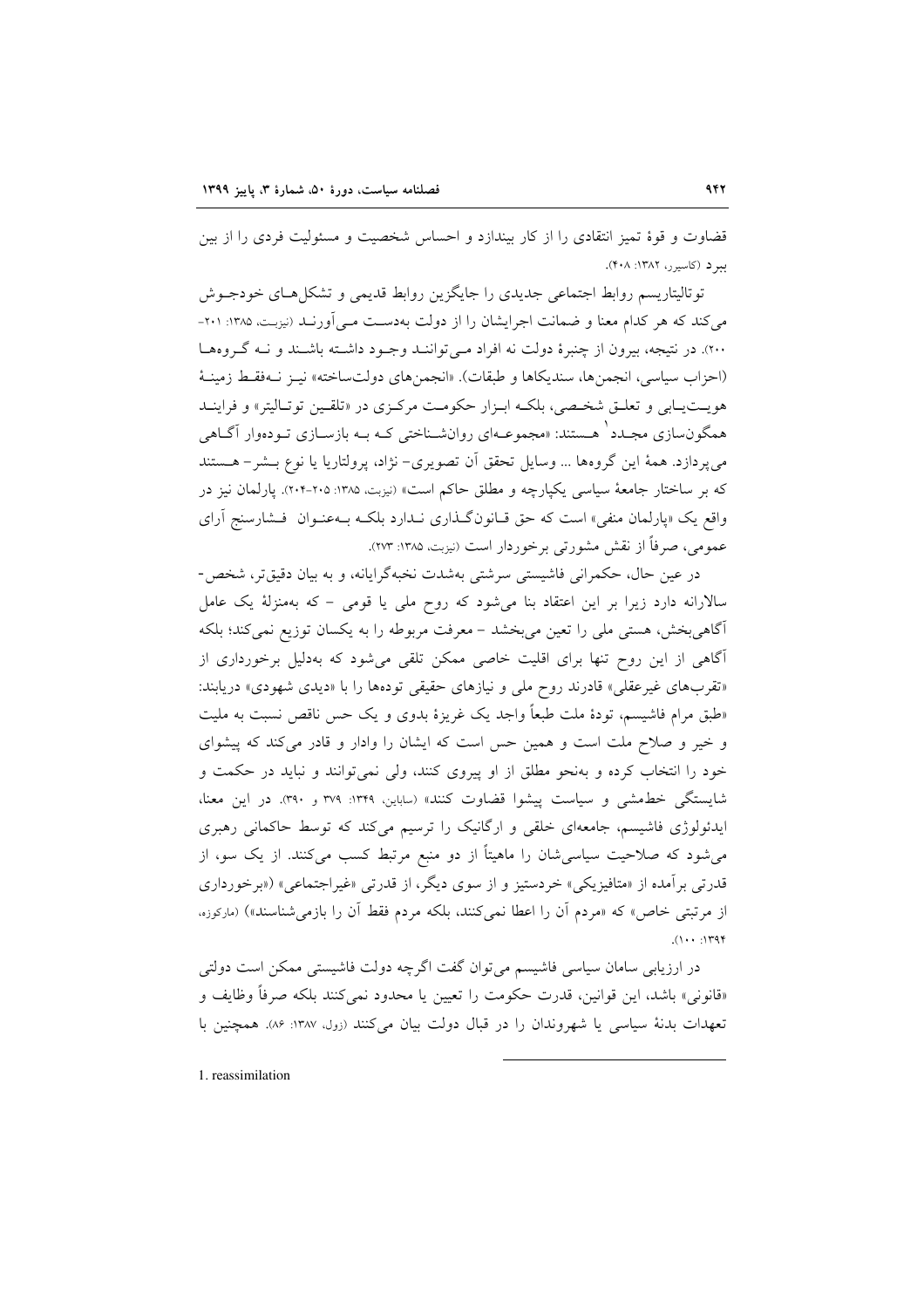اینکه درکی از حقوق انسان وجود دارد اما چون مطابق با اسطوره تعریف می شود، باعث تبدیل «جامعه» په «جماعتي» مي گردد که بهدليل سامان بابي بر اساس برداشتي ويژه (و مرتبط با قانون فراتاریخی) از جمع، معنای عضویت قانونی در جامعه را بسیار محدود می کند (بریچر، ۱۳۸۴: ۶۴-۶۰)؛ دگر دیسی ای که کاسیر ر آن را ارتجاعی می داند چراکه به معنای بازگشت از مفهوم مدرن اجتماع حول «خواست» به مفهوم پیشامدرن اجتماع حول «تقدیر» است ( :Bottici, 2007  $.152$ 

## نتيجه

دغدغه شكل(دهنده به پژوهش حاضر، فهم نسبت ميان نحوهٔ «سامان يابي جامعهٔ سياسي» (با تمرکز بر نسبت میان فرد، جامعه و دولت) و «نوع نگرش به امر سیاسی» در ایدئولوژی فاشیسم بوده است. چنانکه در فرضیهٔ پژوهش آمد، می توان نسبت وثیقی میان «ساماندهی توتاليتر جامعهٔ سياسي» (انحلال فرد و جامعهٔ مدنی در دولت) و «مفهومپردازی اسطورهای امر سیاسی» (وابستگی ماهیت و غایت امر سیاسی به ذاتی بیرون از اجتماع سیاسی)، تصور کرد. نقطهٔ عزیمت تبیین این فرض را می توان بر این پرسش نهاد که ماهیت و غایت امر سیاسی در یک دستگاه مفهومی «چگونه پدیدار میشود». بر این باور بودیم که میتوان از رویکرد «پدیدارشناسی فرم سمبلیک» چارچوب نظری ویژهای برای تحلیل سیاست فاشیسم بهمنزله مصداقی از سیاست اسطورهای استخراج کرد.

در تحلیل پدیدارشناسانهٔ کاسیرر، میتوس یا شناخت اسطورهای، نوعی قصدیت یا نحوهٔ مواجههٔ ذهن با پدیدهها محسوب میشود که عالَم را براساس شناختِ شهودی به نظم درمی اَورد و معنادار می سازد. در اینجا استدلال و تأمل عقلی بشر نقشی در شناخت ندارد بلکه ذهن اسير شدت و تأثر ناشي از احساس شهودي است. بنابراين، نظم عالم توسط اسطوره بهگونهای بازنمایی می شود که بهدلیل اتکا به «شهود»، گزارههای آن برای انسان «سنجشناپذیر» میشود؛ بدینِ معنا که چون بر دلیل استوار نیست، صدق و کذب اَن نیز قابل ارزیابی نیست. در نتيجه، بر پايهٔ اين نگرش به موقعيت انسان در شناخت، فرد صرفاً با «باور» به روايت اسطوره از امور، واجد معرفت محسوب مي گردد.

به باور ما این تحلیل را میتوان همچون چارچوبی در تبیین نوع رابطهٔ میان شناختشناسی و امر سیاسی در ایدئولوژی فاشیسم به کار گماشت. مفهومپردازی امر سیاسی در فاشیسم که بر عدم مرجعیت عقل در شناخت ماهیت و غایت امر سیاسی استوار می شود، اهداف، هنجارها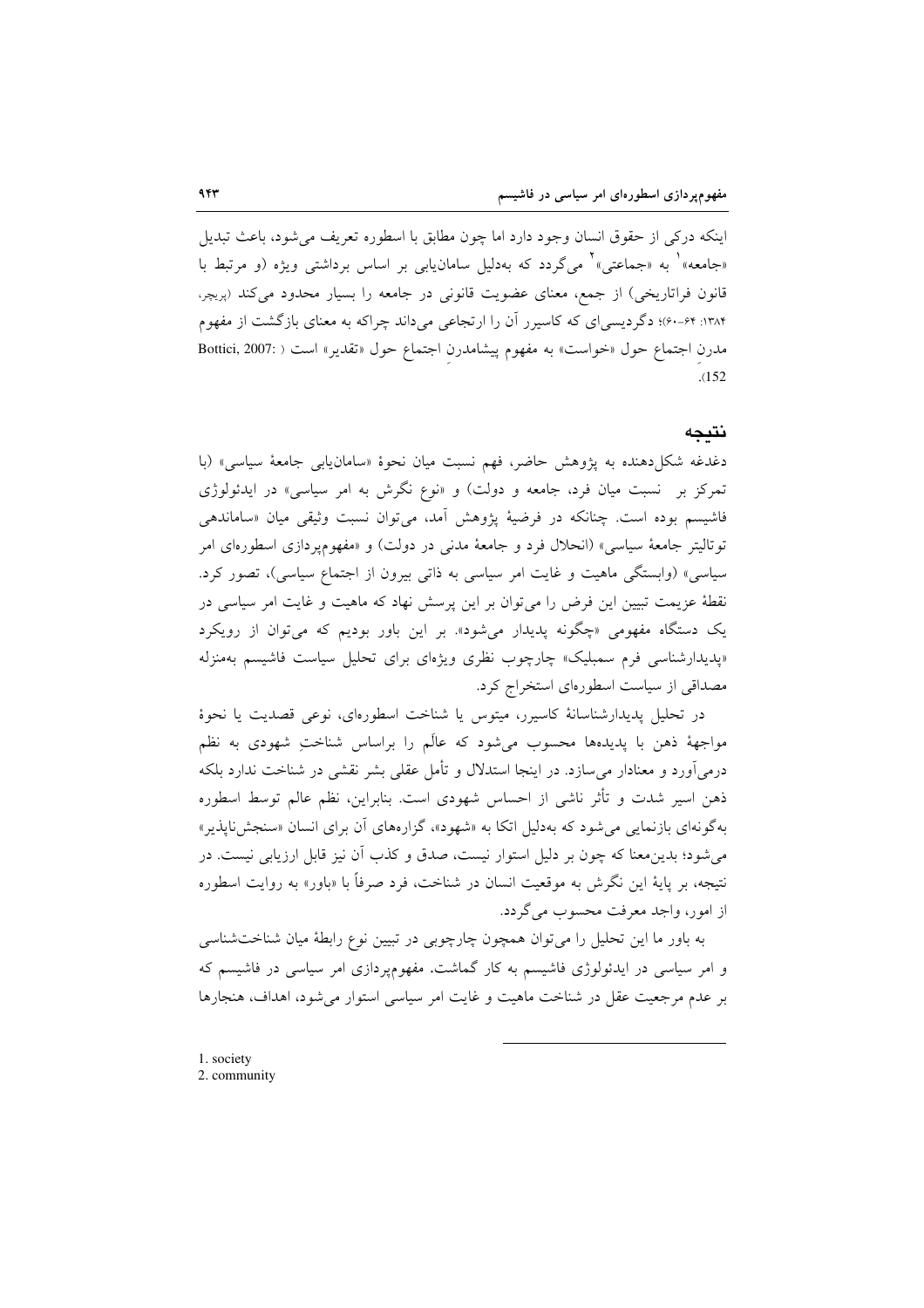و سامانههای سیاسی را با ارجاع به ذاتی بیرون از اجتماع سیاسی تبیین می کند که فهم آن، در گرو باور یا شهود مقولات بهتصویرکشیده توسط ایدئولوژیپردازان معرفی می شود. برای مثال، مفاهیمی چون طبیعت، تاریخ، روح قومی و ... همچون «ذاتی اصیل» از بیرون حوزهٔ سیاسی، نسخة مطلوب نظم سياسي را بهمثابة وضع مصنوع ترسيم مي كنند.

در نتیجه، از آنجا که در چارچوب فاشیسم، مفهومپردازی اسطورهای امر سیاسی امکان داوری در خصوص هنجارها و داعیههای ایدئولوژیک و عملکردهای سیاسی را از فرد سلب می کند، (چراکه بهدلیل روش شهودی شناختِ اصول سامان بخش زندگی سیاسی در این ایدئولوژی، احکام و عملکردهای برآمده از آن برای مخاطب قابل سنجش و ارزیابی محسوب نمی شود)، کنش سیاسی مشروع نمی تواند معنایی جز حرکت در مدار ایدئولوژی داشته باشد. در اينجا، فرد بهمثابهٔ سوژهٔ مکلف فقط در جمع يا، به بيان دقيقتر، با منحل کردن فرديت خود در «جماعت ايدئولوژيک» بهمثابهٔ تجسد ارادهٔ نژاد و «سرنوشت مقدر» ملت است که به لحاظ سیاسی شناساییپذیر میگردد. لاجرم، عاملیت سیاسی در نسبت با این رسالت و در واقع تبعيت از دولت (بهمثابة تجسد جماعتِ اسطورهاي) فهم مي شود.

# منابع و مآخذ

#### الف) فارسى

۱. آدورنو، تئودور؛ ماکس هورکهایمر (۱۳۸۷). **دیالکتیک روشنگری**، ترجمهٔ مراد فرهادپور و امید مهرگان، تهران: گام نو. ۲. آرنت، هانا (۱۳۹۰). **توتالیتاریسم**، ترجمهٔ محسن ثلاثی، چ سوم، تهران: ثالث. ۳. استنلی، جیسن (۱۳۹۸). **سازوکار فاشیسم؛ سیاست ما و آنها**، ترجمهٔ بابک تختی، تهران: نگاه. ۴. اشمیت، کارل (۱۳۹۵). مفهوم امر سیاسی، ترجمهٔ یاشار جیرانی و رسول نمازی، تهران: ققنوس. ۵. اکو، اومبرتو (۱۳۸۴). ا**سطورهی سوپرمن (و چند مقالهی دیگر)**، ترجمه خجسته کیهان، تهران: ققنوس. ۶. باتای، ژرژ (۱۳۹۱). **ساختار روانشناختی فاشیسم**، ترجمهٔ سمانه مرادیانی، تهران: رخداد نو. ٧. باربيه، موريس (١٣٨٣). مدرنيتة سياسي، ترجمة عبدالوهاب احمدي، تهران: آگه. ٨ پاسمور، كوين (١٣٨٨). فاشيسم، ترجمهٔ على معظمى، تهران: ماهي. ۹. پریچر، جفری (۱۳۸۴). «دموکراسی توتالیتر و دموکراسی لیبرال: دو گونه نظم سیاسی مدرن»، در **توتالیتاریسم**، هربرت اسپیرو و دیگران، ترجمهٔ: هادی نوری، تهران: پردیس دانش. ۱۰. تودُر، هنري (۱۳۸۲). ا**سطورهٔ سیاسی**، ترجمهٔ سید محمد دامادی، تهران: امیرکبیر. ۱۱. تورلو، ریچارد (۱۳۸۴). فاشیسم، ترجمهٔ باقر نصیری، تهران: مرکز چاپ و انتشارات وزارت خارجه. ۱۲. جنتیله، جوواننی (۱۳۹۲). **سرچشمهها و دکترین فاشیسم**، ترجمهٔ سهیل صفاری، تهران: نگاه معاصر. ۱۳. زول، دونالد اتول (۱۳۸۷). **فلسفه سیاسی قرن بیستم**، ترجمهٔ محمد ساوجی، تهران: آگه. ۱۴. ساباین، جرج (۱۳۴۹). **تاریخ نظریات سیاسی**، ترجمهٔ: بهاءالدین پازارگاد، ج ۲، تهران: امیرکبیر. ۱۵. کاسیرر، ارنست (۱۳۸۲). **اسطورهٔ دولت**، ترجمهٔ یدالله موقن، چ دوم، تهران: هرمس. ۱۶.ـــــــــــــــ (۱۳۸۷الف).**زبان و اسطوره**، ترجمهٔ محسن ثلاثی، تهران: مروارید.